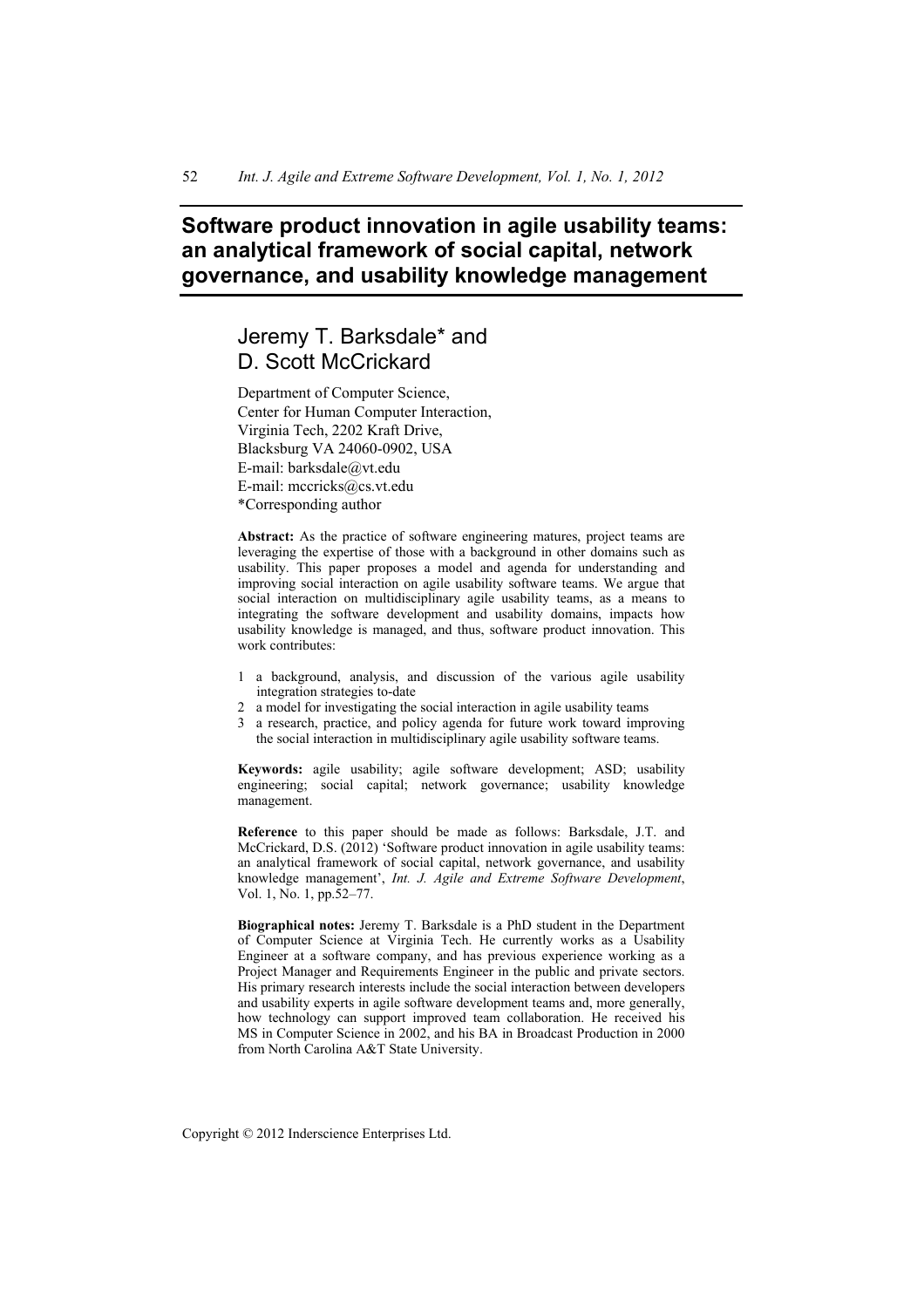D. Scott McCrickard is an Associate Professor in the Department of Computer Science at Virginia Tech, and a member of the Virginia Tech's Center for Human Computer Interaction. His research interests include human-computer interaction, design methods, user and task modelling, and interface design for mobile computing devices. He received his MS and PhD in Computer Science from Georgia Tech in 1995 and 2000, respectively, and his BS in Mathematical Science from the University of North Carolina, Chapel Hill, in 1992.

## **1 Introduction**

Traditional software teams, comprised of software engineers using waterfall-like methodologies, were limited in their ability to develop quality software on schedule and within budget. Toward resolving these limitations, a team of software experts created the Agile Manifesto that would guide developers to be more effective through a set of principles and values (Fowler and Highsmith, 2001). However, the manifesto did not consider disciplines outside of software engineering.

As the practice of software engineering matured, software teams also began leveraging the knowledge and skills of experts in other areas, such as usability engineering (UE) and interaction design (IxD) to address the limitations of teams without diversity. An advantage of diverse teams is that they can produce better quality software in a shorter time period given the decreased time required by experienced members and the parallel work activity.

However, multidisciplinary software teams face barriers, such as effectively transferring knowledge within the team. Encoding and decoding during knowledge transfer is complicated because members are less likely to have a shared vocabulary and meaning. For example, software engineers and usability engineers have a different understanding of what constitutes a scenario. A scenario for a software engineer will most likely include a formal narrative of the user's activity relative to the system; the usability engineer's scenario will likely take on a less formal narrative form – centred on the user's actions. Although both disciplines use the term 'scenario', the difference in meaning can interfere with effective collaboration.

Interaction barriers can compromise negotiation among members when making system and user experience (UX) decisions. Agile teams constantly prioritise which aspects of the software will get development effort. Given that developers are typically responsible for implementation, if negotiation breaks down between the two groups (e.g., due to miscommunication), it often results in developers bypassing the input of usability experts and potentially compromising the product's usability and innovation.

Previous research has investigated strategies for improving the interaction between software developers and usability experts in agile usability teams. Such strategies include technical process integration (e.g., extreme scenario-based design, XSBD), the sharing of practices (e.g., daily stand-up meetings), and technology integration (e.g., design and development tools). Although there is benefit to these approaches, focus is needed on socio-cognitive interactions.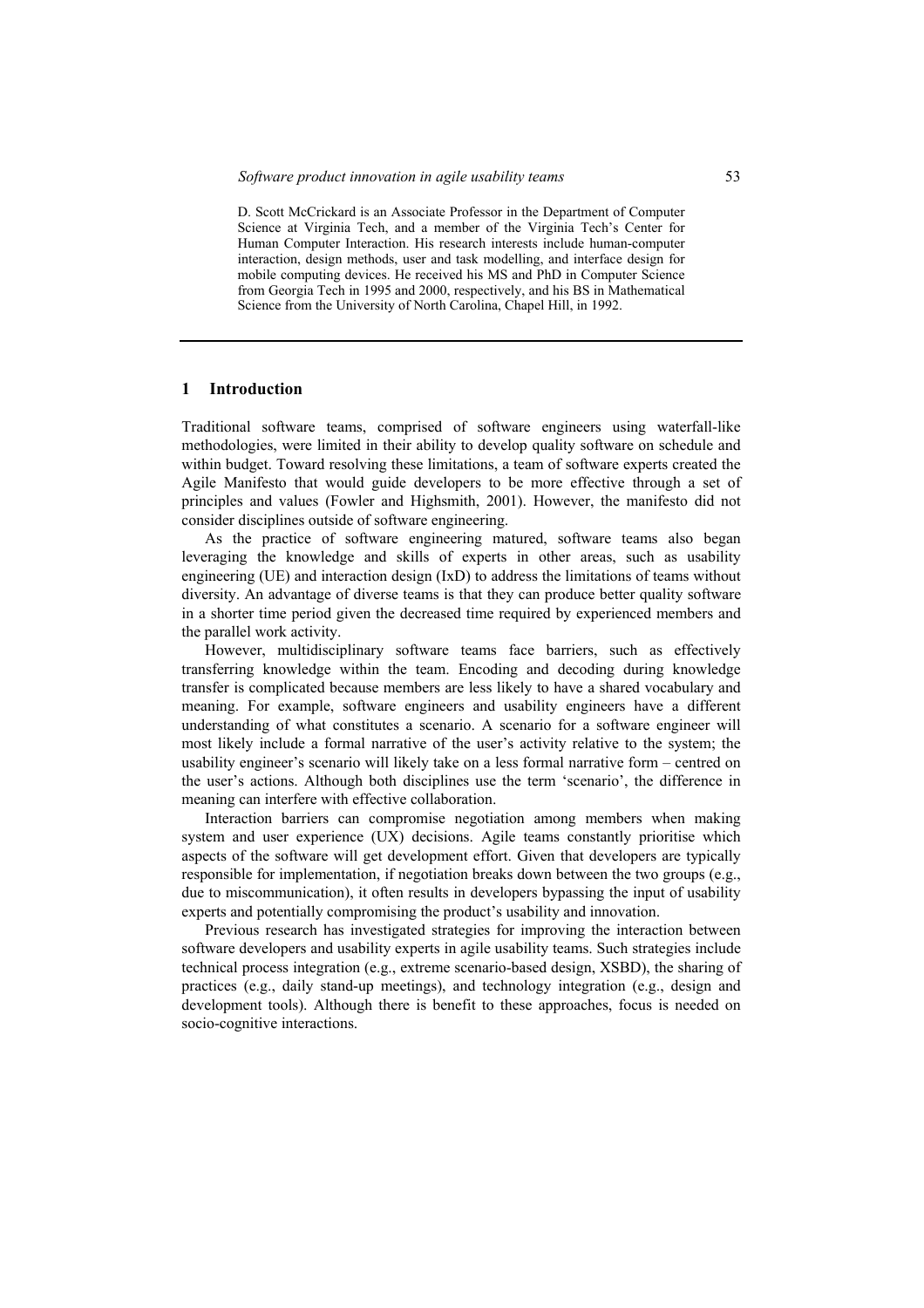This research aims to address the interaction-related problems in agile usability teams by exploring how social capital and social network governance contribute to effective management of usability knowledge on agile usability software teams. It also seeks to offer practical guidance on designing cohesive agile usability teams. It is anticipated that the awareness gained from this research will empower teams to modify their dynamics to achieve effective usability knowledge management toward product innovation.

This work contributes:

- 1 a background from a review of the literature, thematic analysis, and discussion of the various agile usability integration strategies to-date
- 2 a model for investigating the social interaction in agile usability teams
- 3 a research, practice, and policy agenda for future work toward improving the social interaction in multidisciplinary agile usability software teams.

## **2 Agile usability**

## *2.1 Agile software development*

A weakness of traditional waterfall approaches was the difficulty to accommodate regular customer feedback, which affected whether the product sufficiently served the client's needs. Requirements were elicited at the beginning of the project during the requirements phase, and incorporating changes based on customer feedback became increasingly infeasible as the development lifecycle progressed. Potential problems arose from the client's changing needs – often because the client was unable to sufficiently communicate their needs without a tangible reference, or because the software team simply misunderstood the client's needs. As stakeholders begin to see and experience the character of the software, they gain a clearer understanding of the needs and wants. This inability to flexibly adjust during development impacted how well the final product met the customer's needs.

The traditional approaches also resulted in software products that ran over budget or were not completed on schedule. For reasons similar to those previously mentioned (e.g., an inability to identify clear needs upfront), the software team could not accurately estimate the required cost and time it would take to develop a product. Essentially, there was risk given the effort was too complex to fully estimate at the beginning of the project. For example, teams had difficulty sufficiently estimating the appropriate team size, the complexity of the algorithms, or the time to resolve development environment configuration management issues that arose. Each of these, and many other points of failure in a development project, erodes the team's ability to control software cost, quality, and schedule (Beck and Andres, 2004).

Agile was one answer to addressing these quality, cost, and schedule challenges. A meeting among 17 software experts in 2001 resulted in a manifesto that outlined a set of values and principles for developing software as an alternative to the traditional development approaches (Fowler and Highsmith, 2001). Software developers and methodologists use the manifesto as a vision for how an agile team should function.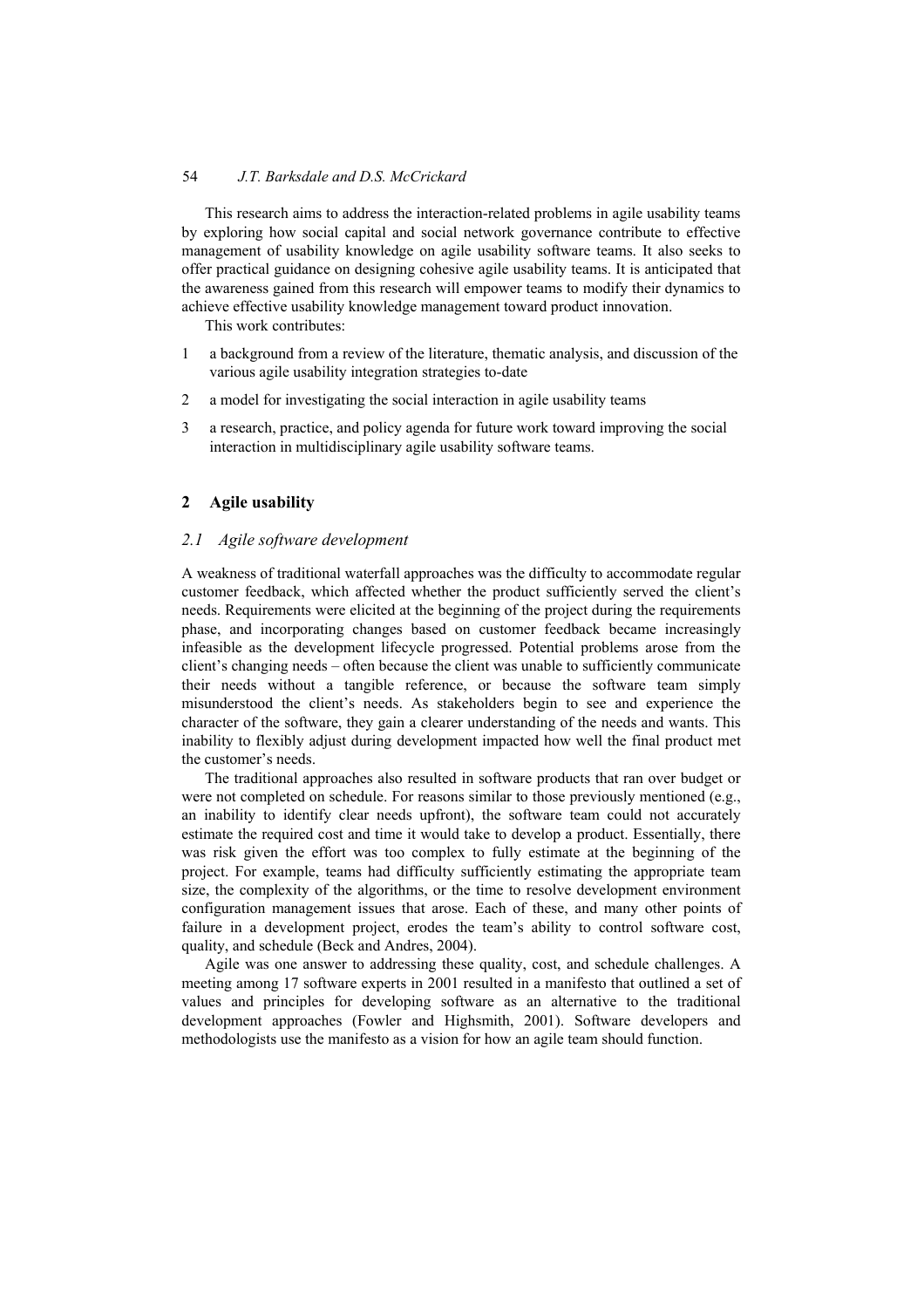Agile approaches (Highsmith and Cockburn, 2001), such as eXtreme programming (XP) (Beck and Andres, 2004), Scrum (Schwaber, 2004), and others (Ambler, 2008) established a vision for minimising the amount of big upfront planning that was required for a product. For example, XP provides developers a set of rules, values, and practices (Beck and Andres, 2004). In Scrum, emphasis is on the general project management activities versus lower level development activities. Common to both, and other agile processes, is the incremental and iterative progression of product development. The scope of work is allocated across time such that the product is incrementally delivered over a number of iterations and release cycles. In doing so, the team is better able to estimate the development time required, associated costs, and is better able to accommodate change requests. Also, the customer is in a better position to provide feedback since they are able to envision the system incrementally throughout development. More opportunities are available for users to provide feedback since the development team deploys a working product at regular increments.

Teams have taken various courses of action toward becoming agile since the establishment of the manifesto. For example, some teams have adopted the 'spirit' of agility by employing a subset of the values and principles, some have rigorously applied agile principles and practices since inception, while others transition into agile more progressively to mitigate organisational and team culture shock. These methods of adoption are acceptable given that different organisations and teams have different objectives and levels of need for agility.

On the surface, the advantages of agile appear to satisfy the major drawbacks of the traditional approaches. However, although the software experts that formulated agile had the best intentions, a key component in the development process was superficially considered – the user. The primary stakeholder that was given attention in agile was the customer, which in many cases is different than the users. Hence, by only understanding the customer's perspective, the software is still likely to not satisfy those who are purchasing and using the software. Only the users can provide the user's perspective, and in some cases, the customer is merely guessing what the user wants or what they want without regard for their users.

# *2.2 Software usability*

The user has commonly been considered, in some capacity, in software engineering via design decisions with the adoption of the Unified Modelling Language (UML) (Booch et al., 2005). UML is the integrated work of three separate modelling languages developed for object-oriented analysis and design (OOAD) (Larman, 2002). Modelling the use of the system helps developers better decompose the system, eases development effort, and provides alternative views (Kruchten, 1995) of the system as its complexity increases. In UML, the user is considered via use case diagrams with actors and system components, use cases that detail the interaction between the actors and the system, and usage scenarios that list the tasks users need to accomplish. However, analysis of system use is not equivalent to analysis of system usability, and emphasis was primarily on the use of the system, and indirectly the user. Artefacts were commonly developed by software experts with a system focus, in consultation with the customer, and portrayed the user as a mechanical entity – compromising the ability to gain a richer awareness of the user's experience and preferences.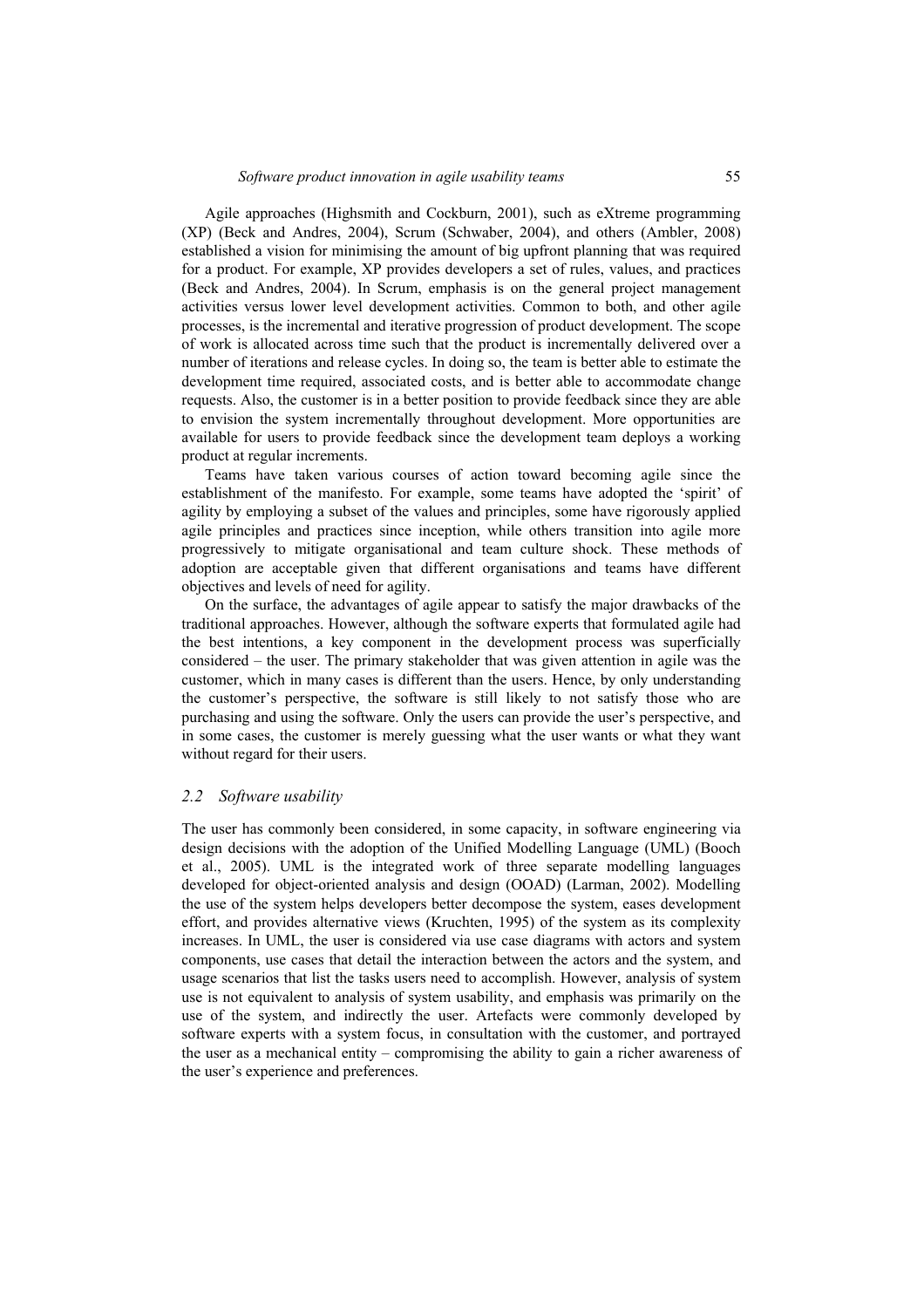With the emergence of human computer interaction (HCI) and its research over the past 40 years, usability has grown into a discipline with methods and practices that keep the user in the forefront during software design and development. The increased understanding gained about users in computing (e.g., awareness about their mental models, cognitive load, and tasks) provided deeper insight to software teams about how software can best support their needs. Research also advanced insight about what is visually appealing to users and how software can become more pleasant to their senses. This progress resulted in the establishment of methods such as scenario-based design (SBD) (Rosson and Carroll, 2002), UX design (Law et al., 2008; McClelland, 2005), user interface (UI) design (Nielsen, 1993a), IxD (Löwgren and Stolterman, 2004), UE (Mayhew, 1999; Nielsen, 1993b; Rosson and Carroll, 2002), user-centred design (UCD) (Fox et al., 2008; Göransson et al., 2003; Hussain et al., 2008).

Depending on the team, the associated roles might include a UI designer that is concerned with establishing a visually appealing UI, a UE who ensures the user is able to effectively carry out their intended tasks efficiently, and a UX designer who more broadly aims to make the user's overall experience rewarding. Collectively, those in these roles are categorically referred to as usability experts throughout this research given their emphasis on usability. Common across these approaches and roles is the design of what the UXs – in essence, a greater focus on the user than the system – and the advocating for the users' needs and desires during software development.

Changes in software development have also occurred to accommodate usability. Specifically, development frameworks (such as Oracle's Java Spring Framework, 37Signal's Ruby on Rails, and Microsoft's .NET Framework) that use architectural patterns such as model-view-controller, model-view, and model-view-presenter make it easier for developers to organise their code and separate system and user concerns so they can focus their attention on the important details of system and user design and implementation.

## *2.3 Agile usability*

Usability progressively made its way into agile software teams, yielding what is currently known as agile usability  $-$  a term that evolved as the focus of usability in agile development increased.

Software practitioners needed a way to satisfy customers through timely releases, such that changes were feasible without compromising software quality, going over budget, and taking longer than scheduled. Usability experts wanted (and needed) to be included in the process to ensure the usability of the software product. The first need was addressed with the establishment of agile. The second need was satisfied as software engineers realised the need to place more emphasis on the user.

Constantine was among the first, in 2002, to identify that the agile manifesto did not directly consider usability. He argued for the incorporation of usability through his usage-centred design (UC-D) approach – a card-based modelling and decision making process (Constantine and Lockwood, 2002, 2003). From this point onward, research continued to seek ways to integrate the usability agile environments. In some cases, the goal was to increase the software developer's attention on the user by providing to the software team relevant principles and guidelines. In other cases, the argument was made for a separate usability expert role (or team) on the software project.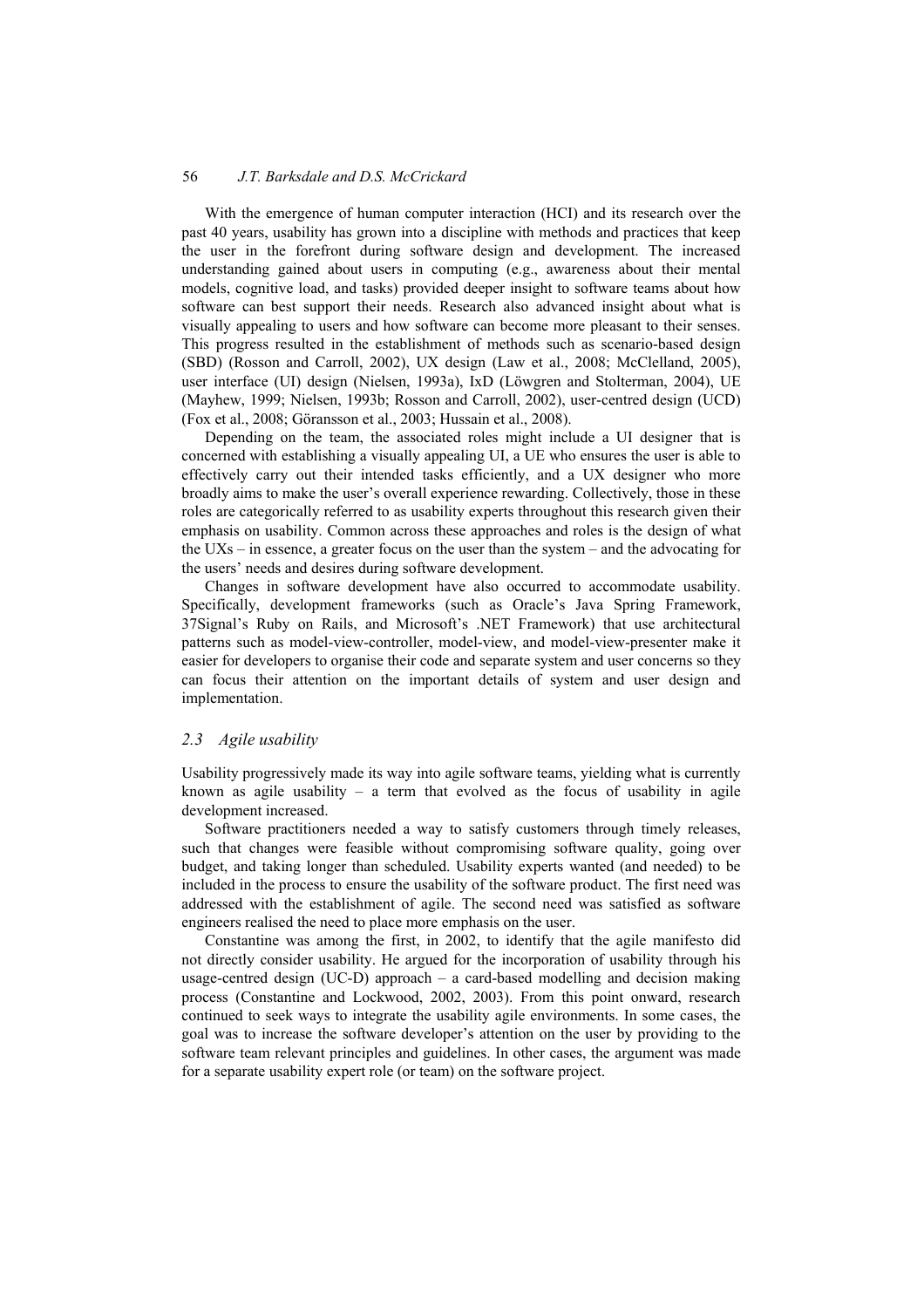# **3 Agile usability integration strategies**

The integration of agile and usability is a relatively new research area. Since 2002, various approaches to integration have been discussed among researchers and practitioners. Based on a review of the literature, research on agile usability can be organised within five themes: the adoption of practices by one or both areas, the combination of agile and usability processes, communication between technology used in each domain, incorporation of team members with the necessary skill-set, and integration with greater focus on their interaction.

## *3.1 Literature review methodology*

Over the past decade, agile usability has grown into what this research identifies as five key directions. Table 1 shows the integration strategies of agile usability relative to each year since its emergence in 2002 along with key authors and citations of their publications. The 'no data' category means that an integration category was indeterminable from the publication. The 'none' category means that no integration was presented in the publication, which could result from the article discussing agile usability as a topic but not proposing a method of integration. The primary goal of this literature review was to identify the various turns agile usability has taken since its inception. Hence, the review is not meant to be exhaustive, but a representation of the trends over time as a way to acknowledge past research on the topic and reveal an area of need for future research in agile usability.

| Integration type $(\%)$ | Key authors with related work                                                                                                                                                                                                                                                                                                                                                                                                                                                                          |  |
|-------------------------|--------------------------------------------------------------------------------------------------------------------------------------------------------------------------------------------------------------------------------------------------------------------------------------------------------------------------------------------------------------------------------------------------------------------------------------------------------------------------------------------------------|--|
| None $(14.7%)$          | Constantine and Lockwood (2002), Hudson (2005), Sharp et al. (2006),<br>Ferreira et al. (2007b), Patton (2007), Lee et al. (2007), Federoff et al.<br>(2008), Bygstad et al. (2008) and Hussain and Slany (2009a, 2009b)                                                                                                                                                                                                                                                                               |  |
| Practices $(23.5\%)$    | Ferre et al. (2005a, 2005b), Meszaros and Aston (2006),<br>Chamberlain et al. (2006), Anwar (2006), Parsons et al. (2007),<br>Memmel et al. (2007a, 2007c), Detweiler (2007), Sy (2007),<br>Wolkerstorfer et al. (2008), Hussain et al. (2008, 2009), Evnin and Pries<br>$(2008)$ , Sy and Miller $(2008)$ , Obendorf and Finck $(2008)$ , Fox et al.<br>(2008), Ambler (2008), Adikari et al. (2009), Miller and Sy (2009),<br>Budwig et al. (2009), Benigni et al. (2010) and Sohaib and Khan (2010) |  |
| Process $(4.4\%)$       | Patton (2002a, 2002b), Constantine (2002), Hansson (2002), Blomkvist<br>(2005), Lee (2006, 2010), Miller (2006), Lee and McCrickard (2007),<br>Memmel et al. (2007b), Haikara (2007), Duchting et al. (2007),<br>Paelke and Nebe (2008), Lee et al. (2009), Carvalho (2010) and Paelke<br>and Sester $(2010)$                                                                                                                                                                                          |  |
| Technology $(2.9\%)$    | Memmel et al. (2008) and Nunes (2009)                                                                                                                                                                                                                                                                                                                                                                                                                                                                  |  |
| People $(8.8\%)$        | McDonald and Welland (2003), Ghosh (2004), McInerney and Maurer<br>$(2005)$ , Lievesley and Yee $(2006)$ , Ferreira et al. $(2007a)$ and Singh<br>(2008b)                                                                                                                                                                                                                                                                                                                                              |  |
| Social (11.8%)          | Tai (2005), Memmel et al. (2007d), Brown et al. (2008), Ungar and<br>White (2008), Ungar (2008), Barksdale et al. (2009), Ferreira et al.<br>(2010) and Barksdale and McCrickard (2010)                                                                                                                                                                                                                                                                                                                |  |

Table 1 Summary of integration strategies, related work, and key authors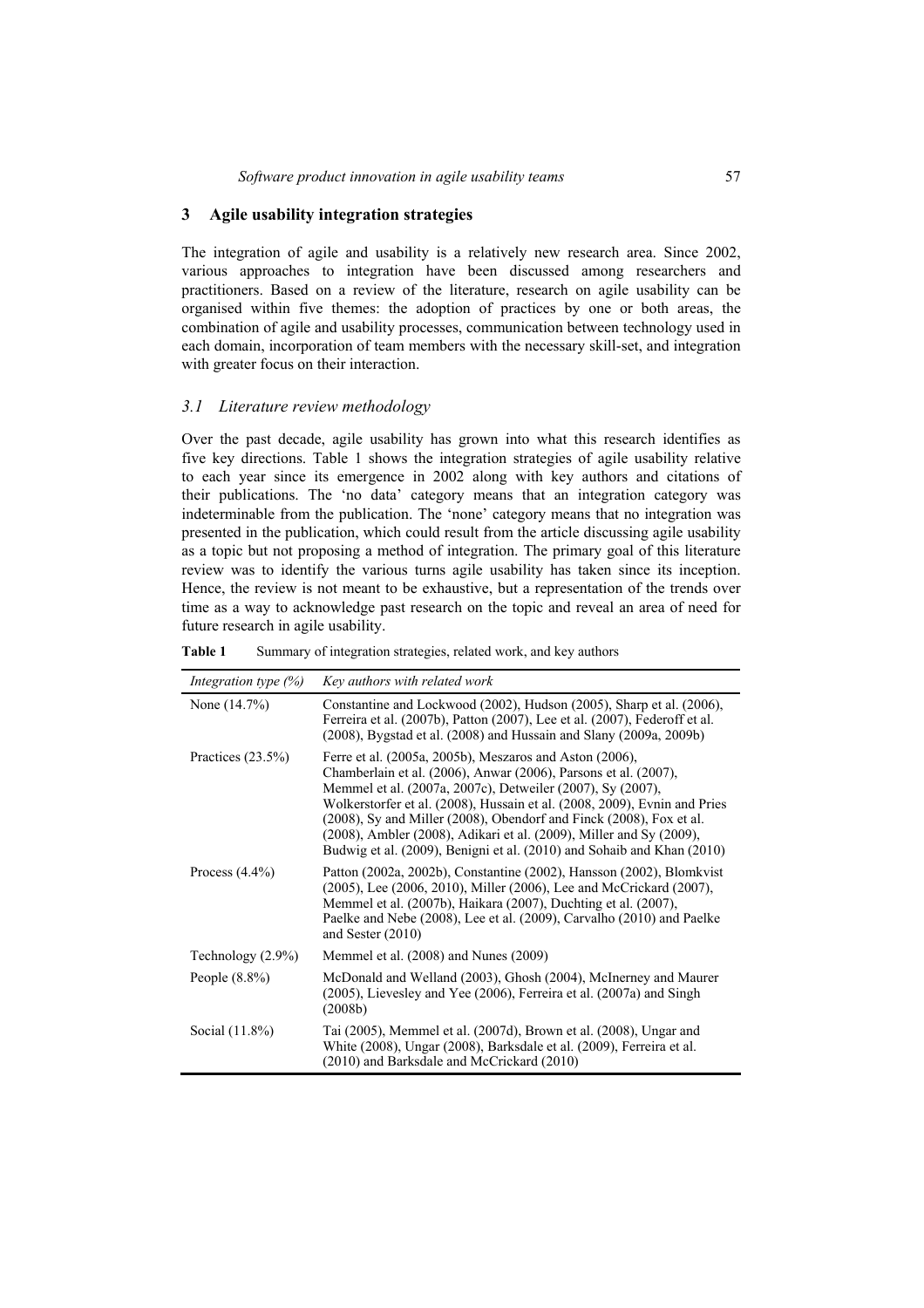The search space included 'agile usability software' in the computer science and business categories for each year, singularly, between 2000 and 2010, inclusive. Google Scholar was used as the search engine to identify related work given its broad reach and coverage of the most relevant publication databases for this topic. The search returned over 5,200 results and resulted in a review of over 65 key publications. Each publication was abstracted by extracting its title, authors, publication venue and year, relevance to the topic, evidence strength, integration category, integration approach, key argument(s)/summary, integration rationale, findings, future work, and any miscellaneous comments. Descriptive statistics were computed and a thematic analysis was conducted to better understand the gaps in the agile usability research area.

## *3.2 Practices integration*

Practice integration (Figure 1) was found to be one of the most common approaches to agile usability integration. It is defined here as integration that occurs through the adoption of principles or practices from another field. For example, it occurs when an existing agile process is supplemented with usability practices, but does not entail the complete merging of independent processes.

#### Figure 1 Practices integration strategy (see online version for colours)



## *3.2.1 Agile incorporating usability*

One approach to integrating practices is to incorporate usability practices into agile methods and teams. In this case, practitioners augment their agile methods to include some of the important usability practices. Meszaros and Aston (2006) argue that "Some design up front provides better guidance to the development team and provides earlier opportunities for feedback". They discuss their experience with incorporating usability testing into an XP project by building paper prototypes and conducting wizard-of-oz testing. The project manager and agile coach developed the paper prototypes, the business lead conducted the usability test sessions, and members of the development team acted as the computer and played the role of the help system or observed participants. They found that integration was easy, that usability testing ensured that all work was accounted for and prevented last minute essential scope creep, and that it ultimately resulted in a significant reduction of usability rework.

# *3.2.2 Usability incorporating agile*

Another approach to practices integration is the incorporation of agile practices into usability methods. In this case, this entailed tailoring usability methods to become more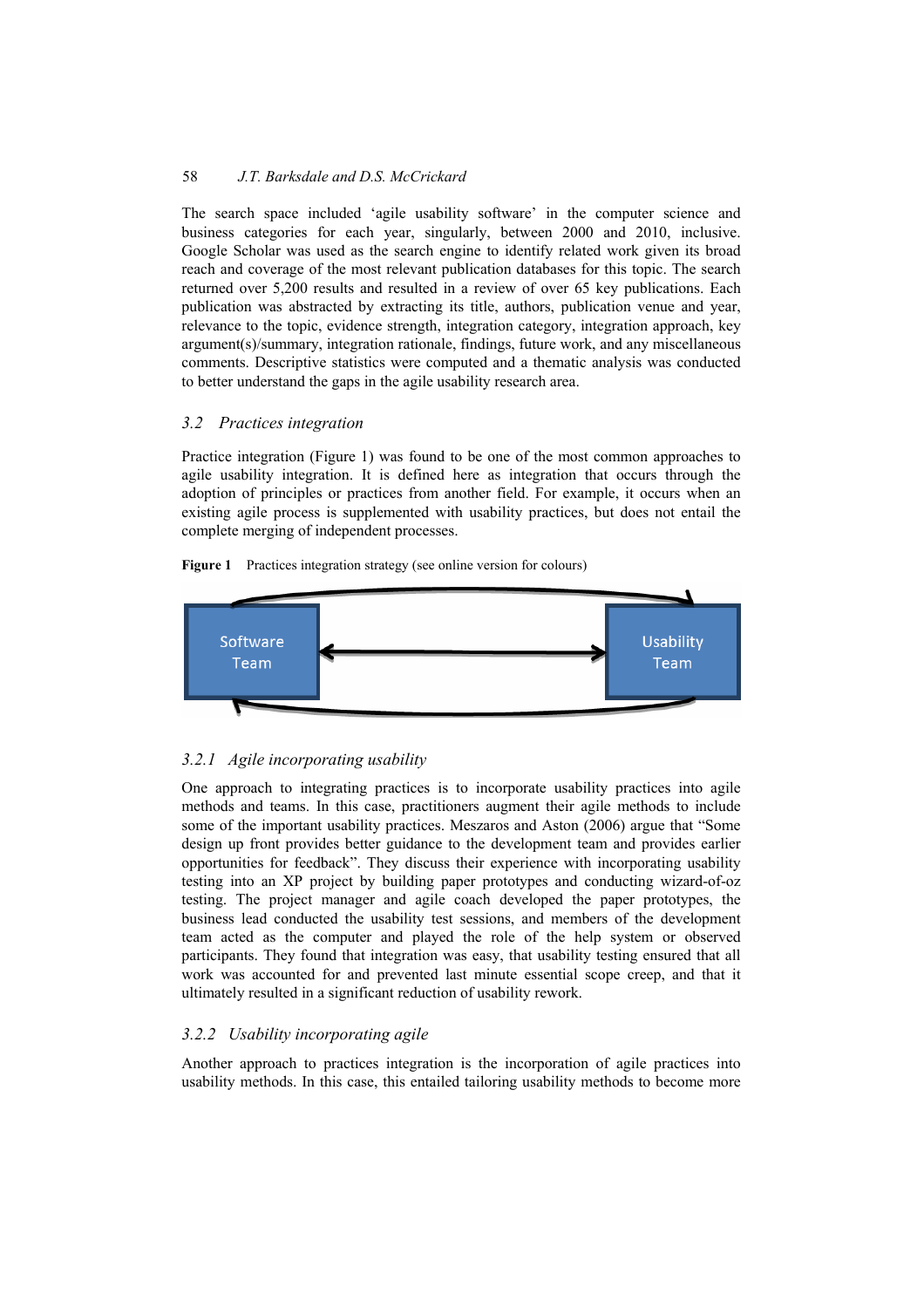agile-like. Sy (2007) argues that by adjusting how UCD is conducted, the team was able to harness its power to the agile characteristics of speed, responsiveness, and high implementation quality. They tailored their approach to conducting usability tests, interviews, and contextual inquiry to fit within the constraints of the agile framework. Hence, although the usability methods were ultimately integrated into the agile framework, the usability methods were adjusted to incorporate agile practices by decreasing the time required for, and granularity of, usability investigations. This was later implemented by synchronising the agile and UCD activities for efficiency. They found that the new agile UCD method produced better-designed products than the waterfall versions of the same techniques by narrowing the gap between evaluation and incorporation of changes.

## *3.2.3 Mutual sharing*

In the most collaborative sense, agile and usability methods incorporate practices from each other to move the two areas closer to one another. From an agile practitioner's perspective, Ambler (2008) argues that UX is important to software development, and that both agile software developers and UX professionals need to adjust for successful integration to work. He recommended that UX professionals go beyond UX in their skillset, become embedded in agile software development (ASD) teams, give agile approaches a chance, and start looking beyond XP when tailoring practices. His suggestions to the agile community were to learn UX skills, to accept that usability is a critical quality factor, and to adopt UI and usage style guidelines.

Parsons et al. (2007) offer strategies for incorporating key practices from each area into agile and usability methods based on their practical experiences. They argue that agile methods have not typically incorporated HCI and usability techniques and tools into their software development processes, and that it is possible to integrate certain practices from UE into an agile approach. Among other strategies for mutual practices integration, they recommend using iterative development throughout the lifecycle, merging user scenarios with stories, and allowing testing of the UI in the user context regularly throughout all phases. They also found that the following ensures high HCI quality: co-locating a UI expert with the development team, letting the product manager-owned backlog control the development process, regular assessment of the application by an external HCI consultant, and making supportive design and technology choices.

#### *3.3 Process integration*

The integration of agile and usability processes is another common approach to integrating agile and usability efforts (Figure 2). In this case, independent agile and usability processes are combined and synchronised to provide a single newly designed agile usability process. Although there is seemingly significant overlap between process and practices integration, the difference hinges on whether two completely separate processes were merged into a single process versus picking techniques from a process.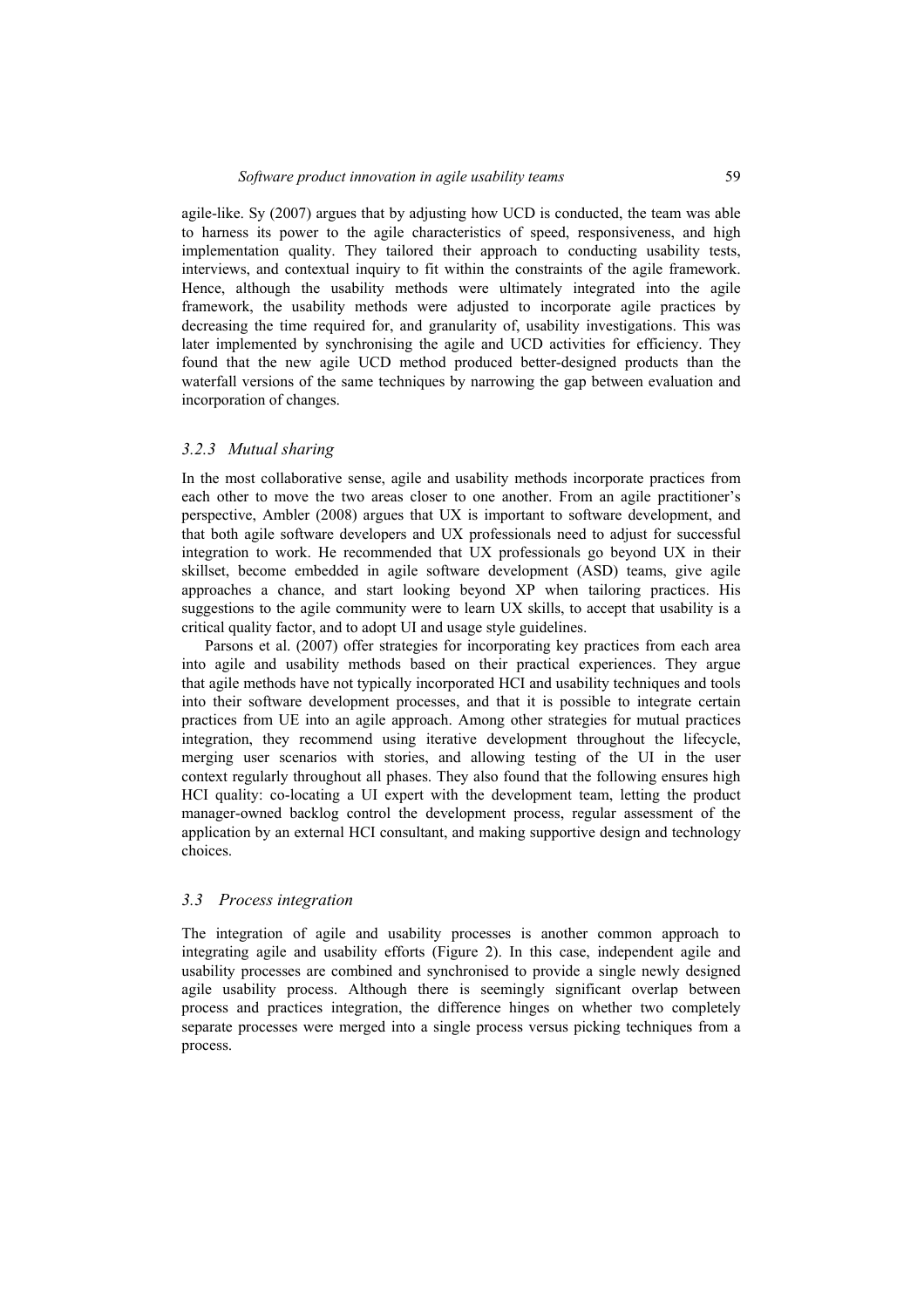

Figure 2 Process integration strategy (see online version for colours)

Constantine (Constantine, 2002; Constantine and Lockwood, 2002) advocates for the use of his UC-D process in coordination with agile methods such as XP. He argues that his method is a natural adjunct to an effective agile process (rather than an end-to-end development process) because it is card-based (like story card use in XP), lightweight, and iterative and incremental in nature. Patton (2002a) later instantiates Constantine's UC-D approach in an agile environment, arguing that IxD is a valuable component of any software development process and that it happens whether the intention is there or not. Patton found that although constant collaboration was exhausting, the team's tacit knowledge was 'irreplaceable'. He also noted that the UC-D task cards were useful during testing and other points of reference.

Alternatively, Lee et al. (2009) integrated the SBD process and XP. They argued that there is a need to understand the similarities and differences between XP and SBD as a means to addressing the integration problem. A comparative analysis of the core principles of XP and SBD lead them to the development of XSBD. They found that maintaining and collectively agreeing on a prioritised list of design goals will help to resolve conflicts, claims are effective for capturing design rationale, enforced and opportunistic synchronisation is important, and that a central design record (CDR) – used to support synchronisation of activities – can help with developing a cohesive interface.

## *3.4 Technology integration*

Technology integration (Figure 3) implies that the underlying coordination between the agile development and UE activities occurs through the use of technology. An example of technology integration is when the designer and developer can perform their task using two independent software components or applications that communicate using a common data exchange format to integrate their output. Pyla (2007) developed the Ripple project development environment to foster communication between the software engineering and UE roles. He argued for the need of a connection between SE and UE lifecycles to support communication among roles given they have different levels of iteration and evaluation, different terminology, and requirements representation.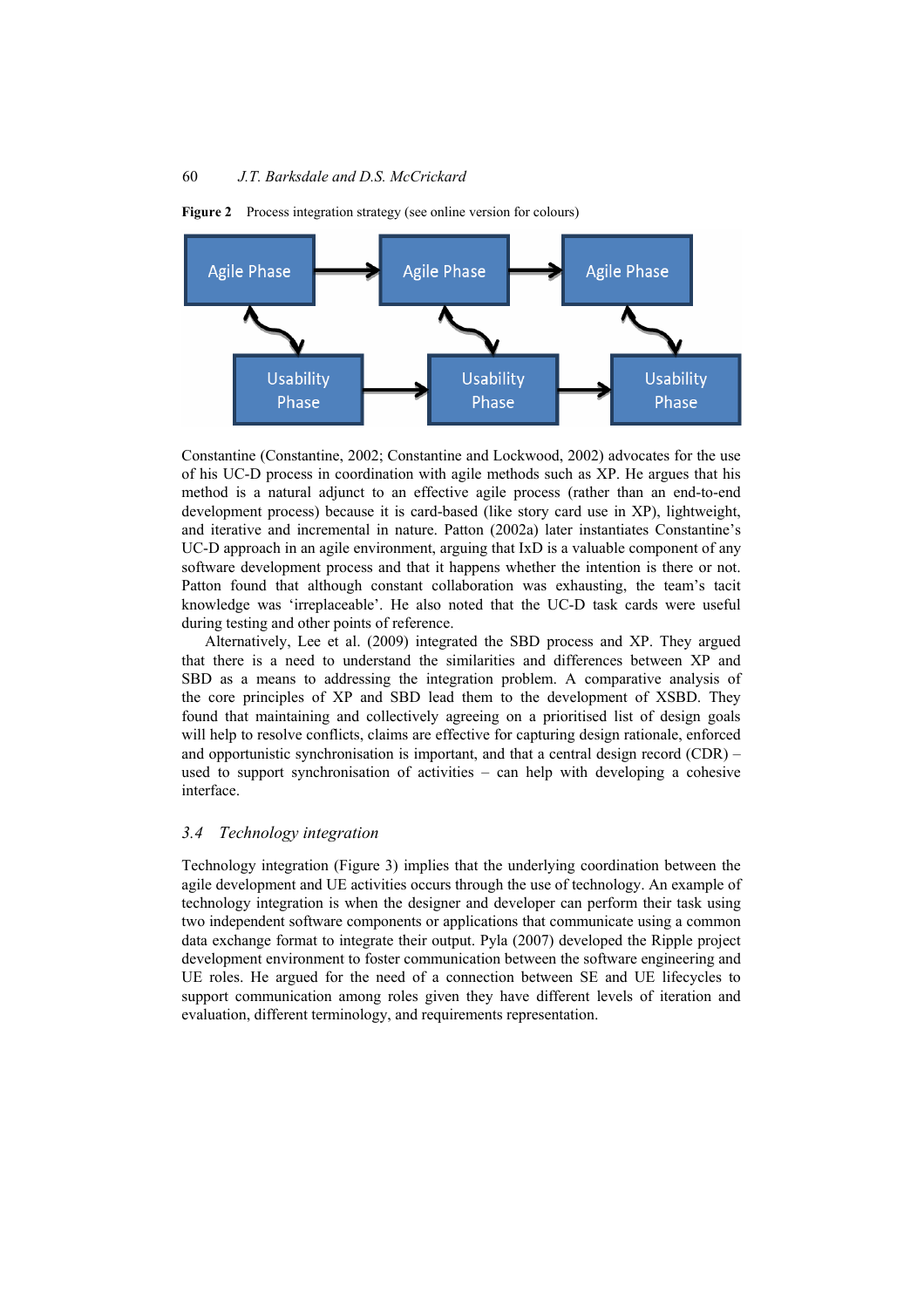**Figure 3** Technology integration strategy (see online version for colours)



Industry solutions to technology integration entail the use of a declarative mark-up language that facilitates data exchange between the designer's software and the developer's software. For example, when the designer creates an artefact (such as a UI), the code is automatically written in the background. The developer can then incorporate that component directly into the system code they have written. A common example includes Microsoft's eXtensible Markup Language (XML)-based language (eXtensible Application Markup Language, or XAML) implemented by their Windows Presentation Foundation (WPF). Microsoft Expression Blend for creating UI elements and animations (MacVittie, 2006) and Microsoft Visual Studio for system development both utilise XAML as a data interchange format for UI development.

On a smaller scale, Oracle provides similar functionality through the use of a JavaScript Object Notation (JSON)-based declarative markup language – called JavaFX Data (FXD) – as the data interchange format. The JavaFX Production Suite is used, in conjunction with Adobe Illustrator and Photoshop by designers to construct UIs. The Netbeans integrated development environment (IDE) is used by developers to develop system code (Clarke et al., 2009). Design artefacts can be exported and incorporated into the system code via FXD.

## *3.5 People integration*

People-focused approaches achieve integration by changing the team's personnel or composition to obtain the required talent. This typically means, for example, adding a designer to the team, but not necessarily specifying an integrated process or set of practices that will be used (Figure 4).



Figure 4 People integration strategy (see online version for colours)

**Usability Product Owner**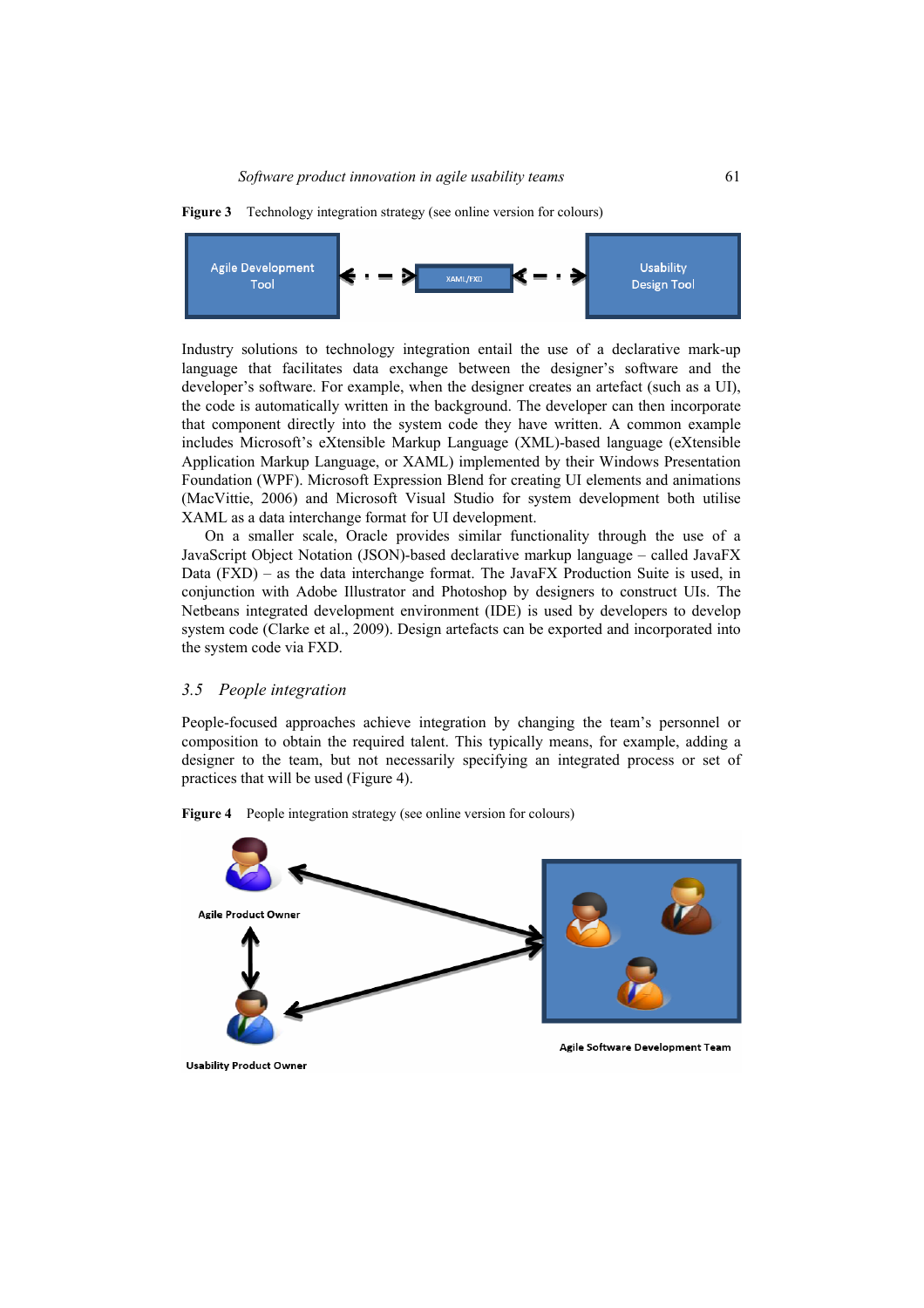Singh argues that having two product owners in Scrum – called U-Scrum, where one focuses on agile; the other focuses on usability – can improve product usability (Singh, 2008). She found improvements in developer productivity with this structure, noting five factors that are critical to prevent potential obstacles with this approach: the two product owners should be peers, additional coordination may be required, an argument may be needed to justify the additional role, the development team must view personas as an input to the process versus artificial creations, and the UX vision must provide a complete picture for the project.

McDonald and Welland (2003) argue that creating agile multidisciplinary sub-teams of diverse specialists along with coordination teams to maintain communication among specialists will improve the inherent need for diversity in agile web engineering. They identify several stakeholder roles required for large web engineering projects. Namely, these are end-users, clients, domain experts, business experts, software engineers, creative designers, and team leaders. In their approach, sub-teams will include a number of different specialists as well as the infrastructure required for specialists to communicate across teams based on their specialty.

#### *3.6 Social integration*

Social integration (Figure 5) involves a remedy where integration occurs via the social construction of knowledge or changing how the team interacts socially. Ungar (2008) and Ungar and White (2008) provide an example of social integration through presentation of a design studio. He argues that holding a design studio (i.e., a workshop) with designers and developers is a viable approach to moving design ahead of development under the compressed time frame of Scrum. The design studio has four components – conduct user research, rapid design generation, evaluate created designs (i.e., the studio component), and the participants from various disciplines. The author found that the design studio facilitates role sharing and knowledge transfer, rapid exploration, early commitment, shared understanding, team cohesion, and the sharing of best practices.

**Figure 5** Social integration strategy (see online version for colours)



Agile Software Development Team

Similarly, Brown et al. (2008) have investigated the role that stories, sketches, and lists (e.g., a product backlog) play in mediating the interaction between developers and designers. They argue that stories and sketches, as mediating artefacts, have critical roles in the collaboration between interaction (Ix) designers and agile developers. They found that sketches and stories support creation and reflection, facilitate resolution of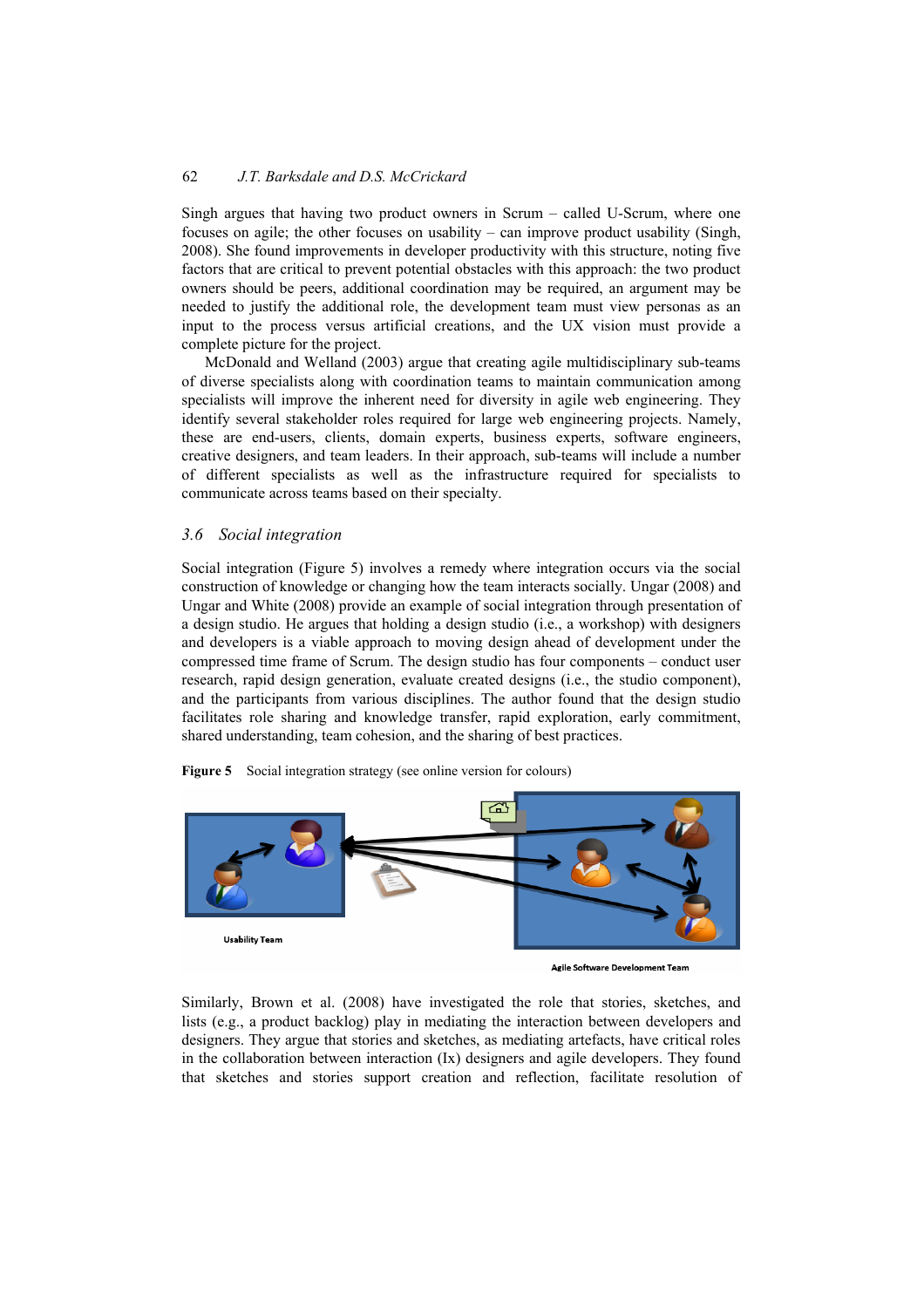contradiction, and also work at a level of consciousness that is below the level of self-awareness.

At a higher level of task abstraction, Barksdale and his colleagues (Barksdale and McCrickard, 2010; Barksdale et al., 2009) presented a method for connecting the various domains through the use of concept mapping. They argue that collaborative concept mapping can alleviate politics on agile usability teams and can improve their interaction by facilitating communication while enabling role autonomy. In their approach, usability experts add scenarios to the map, developers link the stories to the scenarios, and both collaborate on that link to provide deeper rationale for the association between the scenarios and stories. They found that – although there is a need for improvement in agile usability and a concept mapping approach is promising for improving team interaction in agile usability environments – role familiarity is important, collaboration and communication do not imply one another, and there is value in providing steps for sharing knowledge versus just the structure to do so.

## **4 Social interaction integration strategy**

This research approach applies social capital, network governance, and usability knowledge management as a lens through which to analyse and understand the role of social interaction in agile usability software teams. This section provides the background necessary to understand the framework and its application in this research.

## *4.1 Social capital*

Social relationships play a key role in how well team members communicate. Healthy relationships can make it easier for team members to ask for help, serve as a support system during difficult times, or generally provide a more fulfilling work experience. A team that dismisses their social dynamics and structure might struggle in accomplishing their tasks, whereas those that leverage these characteristics might function more fluidly through awareness of influential social factors. For example, brainstorming with other team members may help another member resolve some of the issues experienced with a colleague that prevents them from focusing on the project. Talking with other members about the experience may also help establish rapport and build trust within the team.

Social capital provides a means for capturing and understanding these social dynamics. It has been defined in many ways (Adler and Kwon, 2002) across various disciplines, such as political science and public administration, sociology, and business (Table 2). However, there is still a lack of consensus on what it entails and its purpose. For some, social capital is merely a reconstruction of social network theory, and thus unnecessary. For others, it provides a means for providing a more accessible measure of such dynamics and presumes that social networks have value. The most fitting, and selected, definition for this work is that provided by Nahapiet and Goshal (1998).

Social capital is commonly assessed using social network analysis (SNA), which measures and analyses the properties of social networks (Cross et al., 2002). These measures include, for example, centrality (to assess how connected an individual is), cohesion (the degree to which members are directly tied to each other, which can be used to identify cliques), and density (the amount of connectivity among network members). Such data is useful for gaining insight about how valuable the members and the network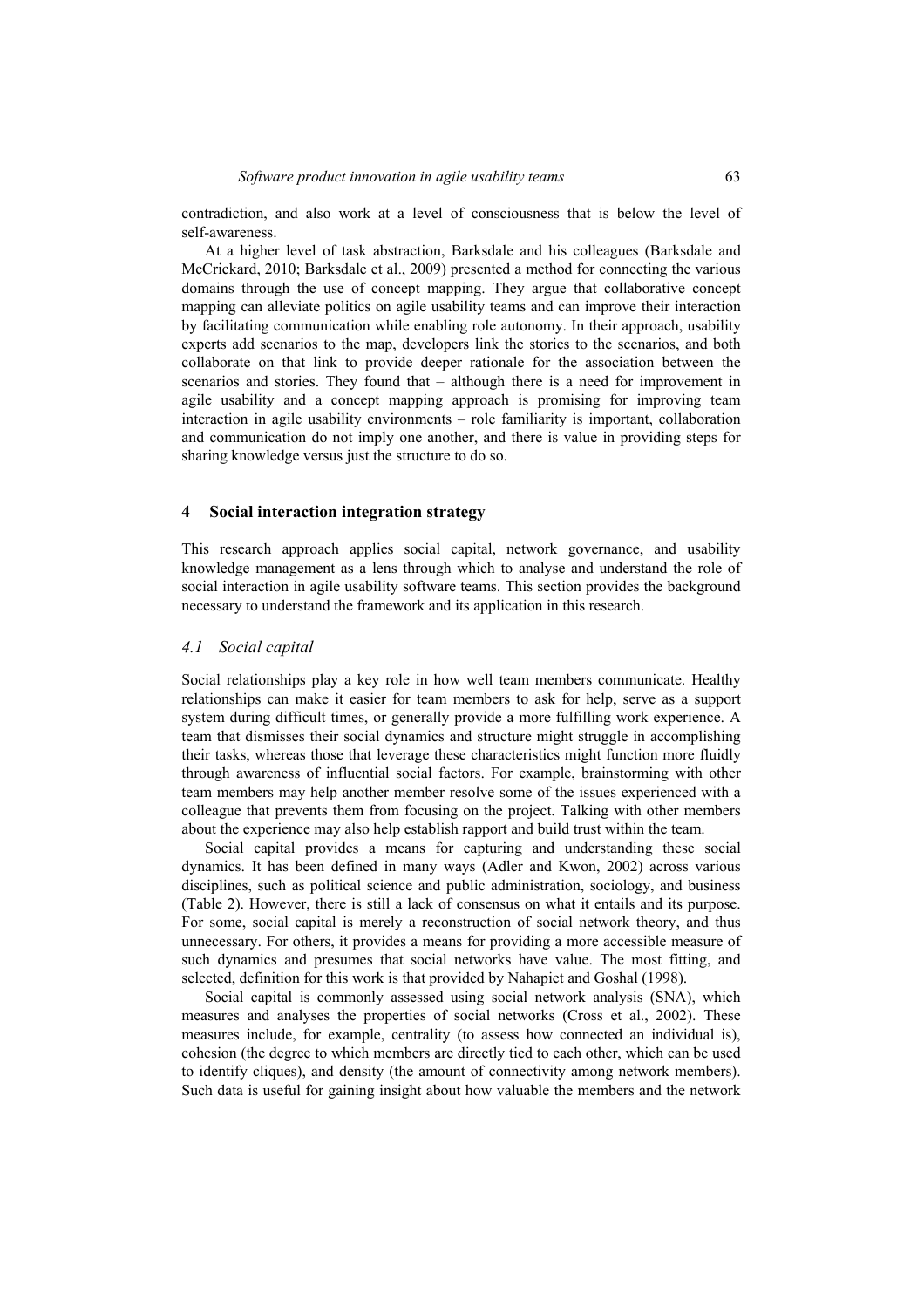are, how well social capital is leveraged in networks, and how it can be adjusted for desired outcomes.

**Table 2** Definitions of social capital

| <i>Authors</i>                 | Domain                   | Definition                                                                                                                                                                                                                                                                                                                      |
|--------------------------------|--------------------------|---------------------------------------------------------------------------------------------------------------------------------------------------------------------------------------------------------------------------------------------------------------------------------------------------------------------------------|
| Hanifan (1916)                 | Political<br>science     | " that in life which tends to make these tangible<br>substances count for most in the daily lives of a people,<br>namely, good-will, fellowship, mutual sympathy and social<br>intercourse among a group of individuals and families who<br>make up a social unit, the rural community, whose logical<br>center is the school." |
| Bourdieu<br>(2008)             | Sociology                | "The aggregate of the actual or potential resources which<br>are linked to possession of a durable network of more or less<br>institutionalized relationships of mutual acquaintance or<br>recognition."                                                                                                                        |
| Schiff (1992)                  | <b>Business</b>          | " the set of elements of the social structure that affects<br>relations among people and are inputs or arguments of the<br>production and/or utility function."                                                                                                                                                                 |
| Burt (1992)                    | Public<br>administration | " friends, colleagues, and more general contacts through<br>whom you receive opportunities to use your financial and<br>human capital."                                                                                                                                                                                         |
| Fukuyama<br>(1997)             |                          | " the existence of a certain set of informal values or<br>norms shared among members of a group that permit<br>cooperation among them."                                                                                                                                                                                         |
| Nahapiet and<br>Ghoshal (1998) | <b>Business</b>          | " the sum of the actual and potential resources embedded<br>within, available through, and derived from the network of<br>relationships possessed by an individual or social unit."                                                                                                                                             |
| Putnam $(2000)$                | Public<br>administration | " connections among individual-social networks and the<br>norms of reciprocity and trustworthiness that arise from<br>them."                                                                                                                                                                                                    |

## *4.2 Network governance*

Network governance theory emphasises the coordination of informal social systems through establishing or leveraging structures to guide network activities and network-level outcomes (e.g., network efficiency) (Jones and Hesterly, 1997; Provan and Kenis, 2008). This means changing how the network functions to achieve a desired result. It is different from the structural dimension of social capital because it is concerned with the structure of decision-making in the network instead of merely the positioning of members in the network.

The network governance theory used in this study was developed by Provan and Kenis (2008). They define network governance as involving "the use of institutions and structures of authority and collaboration to allocate resources and to coordinate and control joint action across the network as a whole". This theory is used because it not only distinguishes between organisational and network governance (with a focus on the network), but also because it is flexible – able to accommodate application in a variety of domains. Consistent with the intentions of this work, they view the network "as a variable, examining different network governance configurations and the conditions for the effectiveness of each form".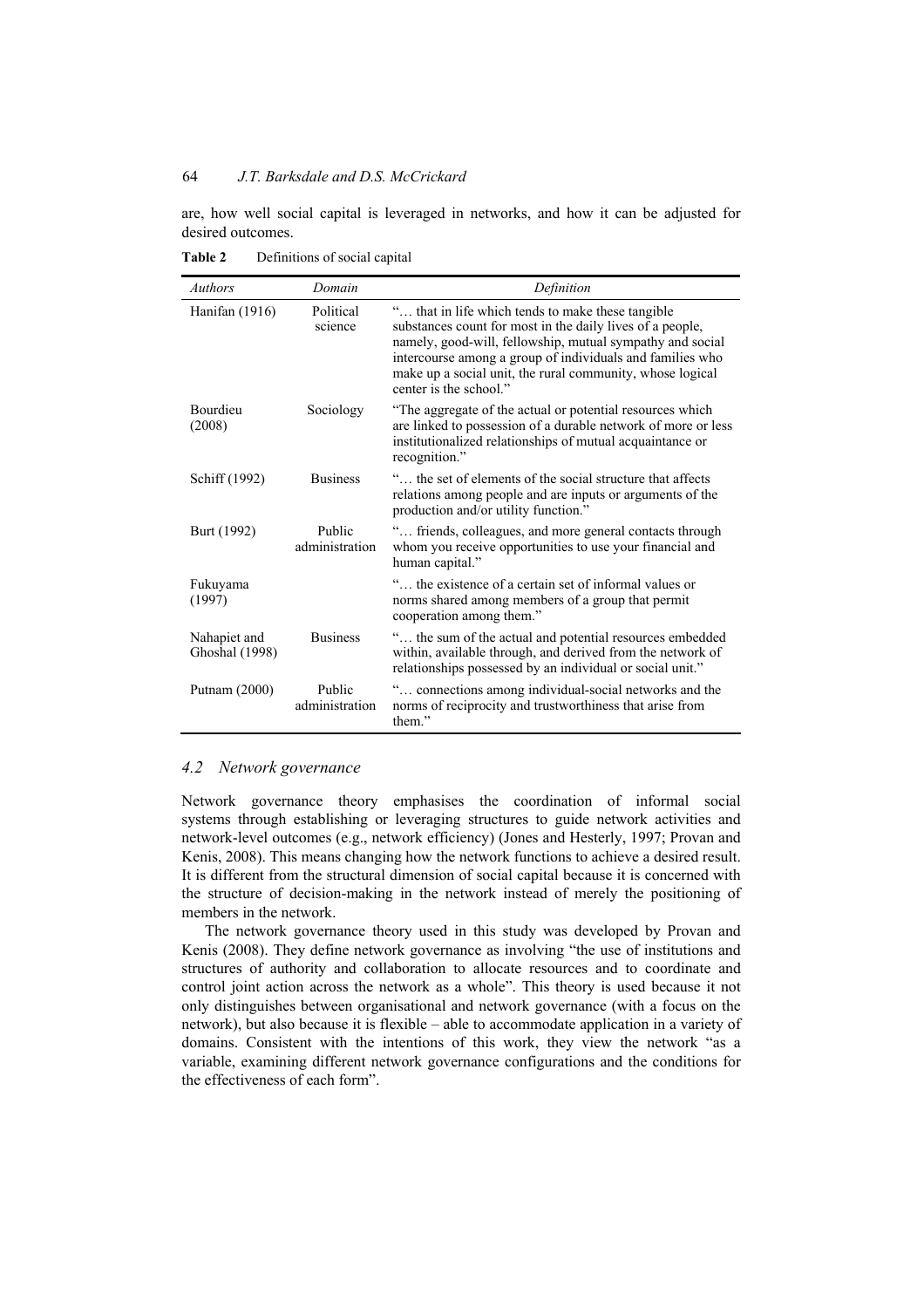## *4.3 Knowledge management*

The way knowledge is created and shared has implications for and consequences in work team collaboration. What, how, and when knowledge is acquired and exchanged can influence the team's effectiveness and efficiency. If team members do not have a clear understanding of the knowledge they are sharing or attach different meanings to knowledge that is gained, then collaboration can become strained and ineffective. However, if knowledge can be managed in a way that enables a shared understanding and is exchanged at opportune moments, then it could put team collaboration on a more solid footing, possibly increasing the likelihood of the team realising their objectives.

#### **5 Agile usability team interaction framework**

The goal of the theoretical framework (Figure 6) is to provide researchers and practitioners with an understanding of how social interaction influences the integration of the agile software domain and the usability domain (i.e., analytical purpose). The framework also aids with providing guidance to practitioners on the best practices for achieving effective usability knowledge management in their agile usability teams (i.e., practical purpose). Hence, the understanding gained from the analytical purpose informs the practical purpose.





#### *5.1 Social capital and the framework*

Social capital is incorporated into the framework as a partial explanation of what influences how usability knowledge is managed. Its inclusion has import for both the analytical and practical purposes. From an analytical perspective, its inclusion in the framework facilitates capturing data about the team's social capital. Its inclusion also helps to answer the question of what and how best to measure social capital. From a practical perspective, it helps to give practitioners insight about what targeted changes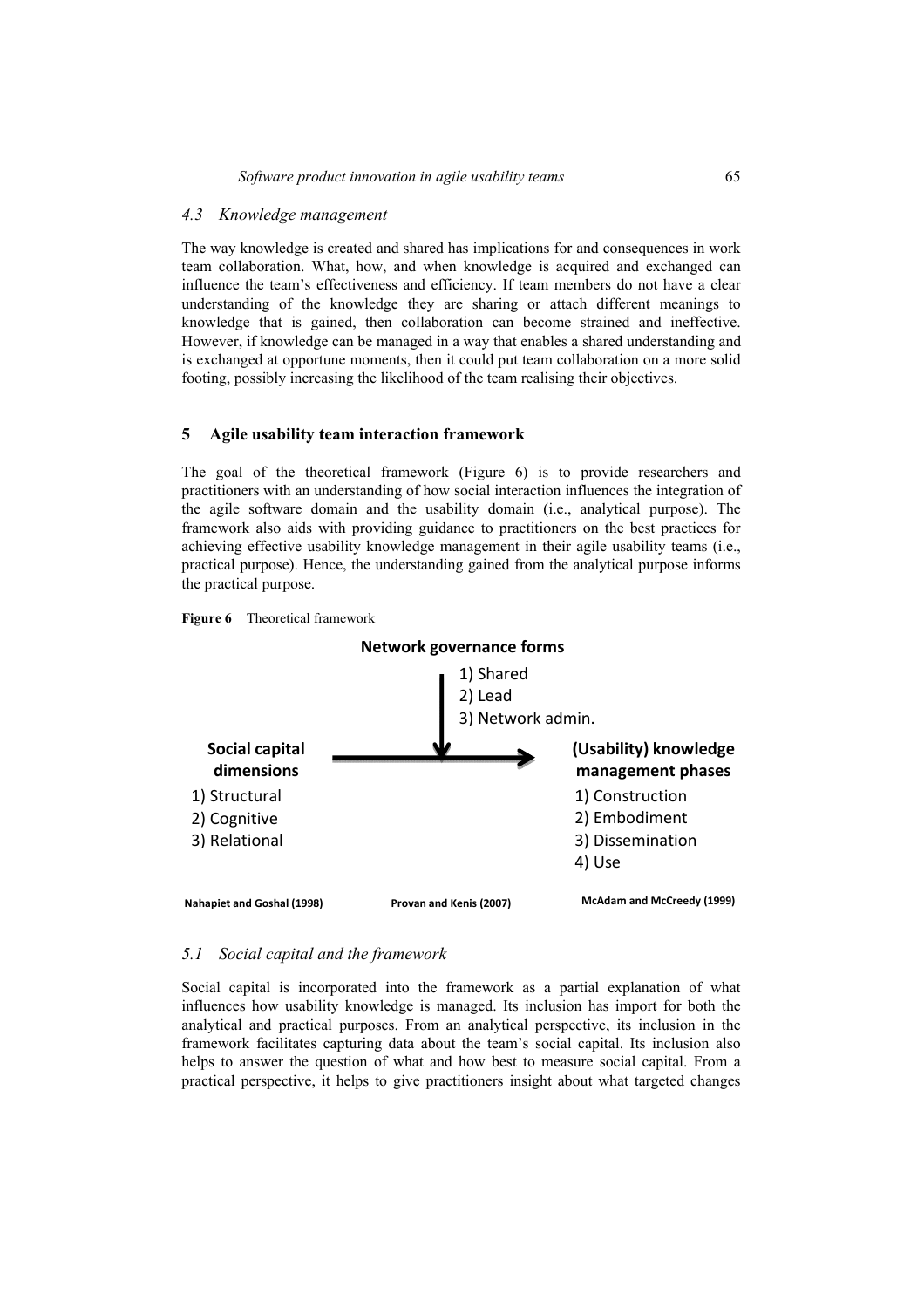they can make to their social capital to create change that is likely to achieve their desired effectiveness for how usability knowledge is managed.

## *5.2 Network governance and the framework*

Network governance serves as another partial explanation of how the relationship between social capital and usability knowledge management is affected by the governance form of the network (or team). In this framework, however, network governance is analysed as having influence on the relationship between social capital and usability knowledge management versus directly on usability knowledge management. It means that some governance forms may influence the relationship between social capital and usability knowledge management and some may not.

## *5.3 Knowledge management and the framework*

Usability knowledge management is the outcome of interest in the framework and of this study. How usability knowledge is managed has implications for the resulting usability of the software product, team management, and customer satisfaction. For example, ineffective or inefficient management of usability knowledge could result in usability decisions not being incorporated into the software because of a breakdown anywhere between the time it was created and its potential use. Although all usability knowledge may not be utilised, there is value in knowing where and why it lost traction and whether it was an intentional or unintentional decision to not use that knowledge.

#### **6 Framework evaluation**

To assess the potential effectiveness and applicability of the proposed agile usability team interaction framework to professional practices, we conducted an expert review. An expert review is a structured walkthrough of typical tasks meant to test a process or tool (Shneiderman, 2009). It is a common method in UE and other people-centric sciences, providing rapid and low-cost feedback about a method prior to long-term large-scale deployment (which will be our next steps with our framework).

Specifically, our expert review asked four domain experts to provide feedback on the perceived benefits, limitations, application, and challenges with applying the framework based on their areas of expertise. They were provided with materials related to our framework, and they were asked to respond to a series of questions about it. The evaluation covered four areas of inquiry: the perceived benefits, application, limitations, and application challenges of the framework. Follow-up questions were used to resolve discrepancies.

## *6.1 Method*

Data were collected via an online survey from four professionals with expertise in software engineering, ASD, usability, behavioural analysis, social capital and network analysis, and UX. The average work experience across experts was 13 years. Each participant was provided with an overview and description of the framework for reference.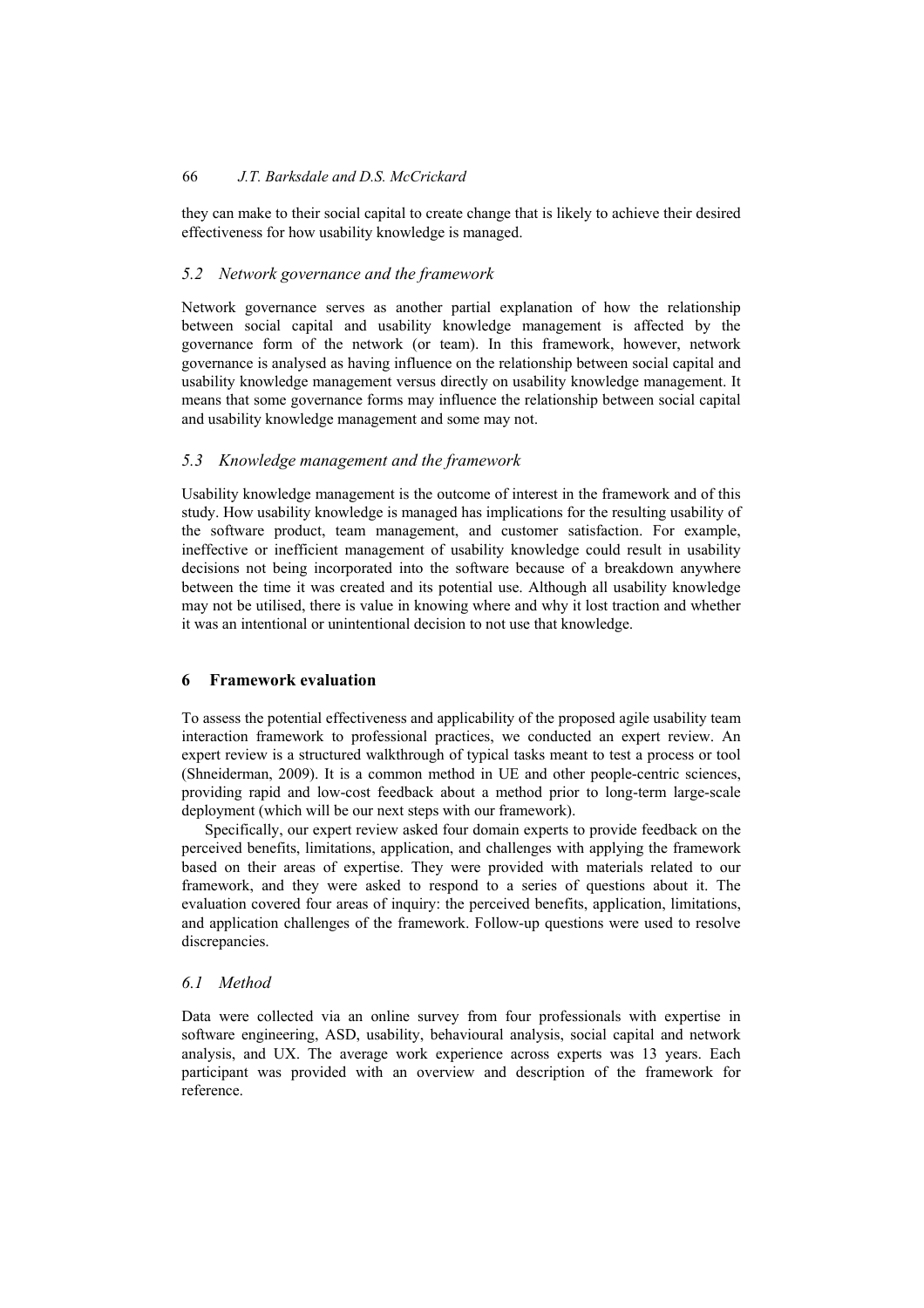## *6.2 Results*

Participants reported such benefits as the framework's potential to better integrate team members of different backgrounds and improve the productivity and performance of the team.

In terms of application of the framework, the experts stated that using scenarios as guidance would be useful in applying the framework, and that the framework could be applied in teams where there is uncertainty in the team or innovative leadership willing to take risks. It was also communicated that techniques such as workshops, tutorials, consulting, and discussions were effective methods for applying the framework.

Participants reported the following limitations of the framework: the possibility of the team experiencing gridlock if they were highly polarised, that the framework should be more accessible to practitioners given its currently theoretical nature, that it should also appeal to agile developers, that it should provide actionable guidance for the practitioner, that there might exist conflict between the goals of the individual team members and the team, and that the framework should be sensitive enough to recognise influences that are not explicitly part of the model.

The limitations noted are consistent with the vision for the framework. The current implementation of the framework is intended to help us understand existing interactions in a multidisciplinary agile usability team. The insight gained from studying teams with the existing model will help us identify additional factors that might influence how usability knowledge is managed and inform the crafting of practical guidance on how team members can improve their interaction and minimise polarisation. Additionally, usability knowledge management is the outcome for the current model, but it is our goal to gradually expand the area of concern to other roles toward improving knowledge management throughout the team generally.

Key challenges to applying the framework mentioned by several reviewers were obtaining buy-in by management and team members, and motivating practitioners to utilise the framework over existing approaches. Also mentioned were challenges with ensuring effective communication and coordination in the team, and balancing short-term and long-term strategic interests.

Adoption is a common concern when introducing tools or approaches, and we acknowledge these potential challenges. Our aim is to increase the likelihood of adoption by building the framework on an empirical foundation. By studying teams using the existing model, we anticipate the model will ultimately better reflect the actual concerns of multidisciplinary agile usability teams. Informing the framework with empirical data from agile usability teams will also help establish buy-in from practitioners. We also anticipate that keeping agile principles in mind during the development of the framework will help toward mitigating application challenges.

#### **7 Discussion**

Reflecting on the existing agile usability integration strategies, through the lens of the proposed framework, helps clarify the importance of social interaction in agile usability teams. This section discusses the role social interaction plays in existing agile usability integration strategies – thus comparing each strategy with social capital, network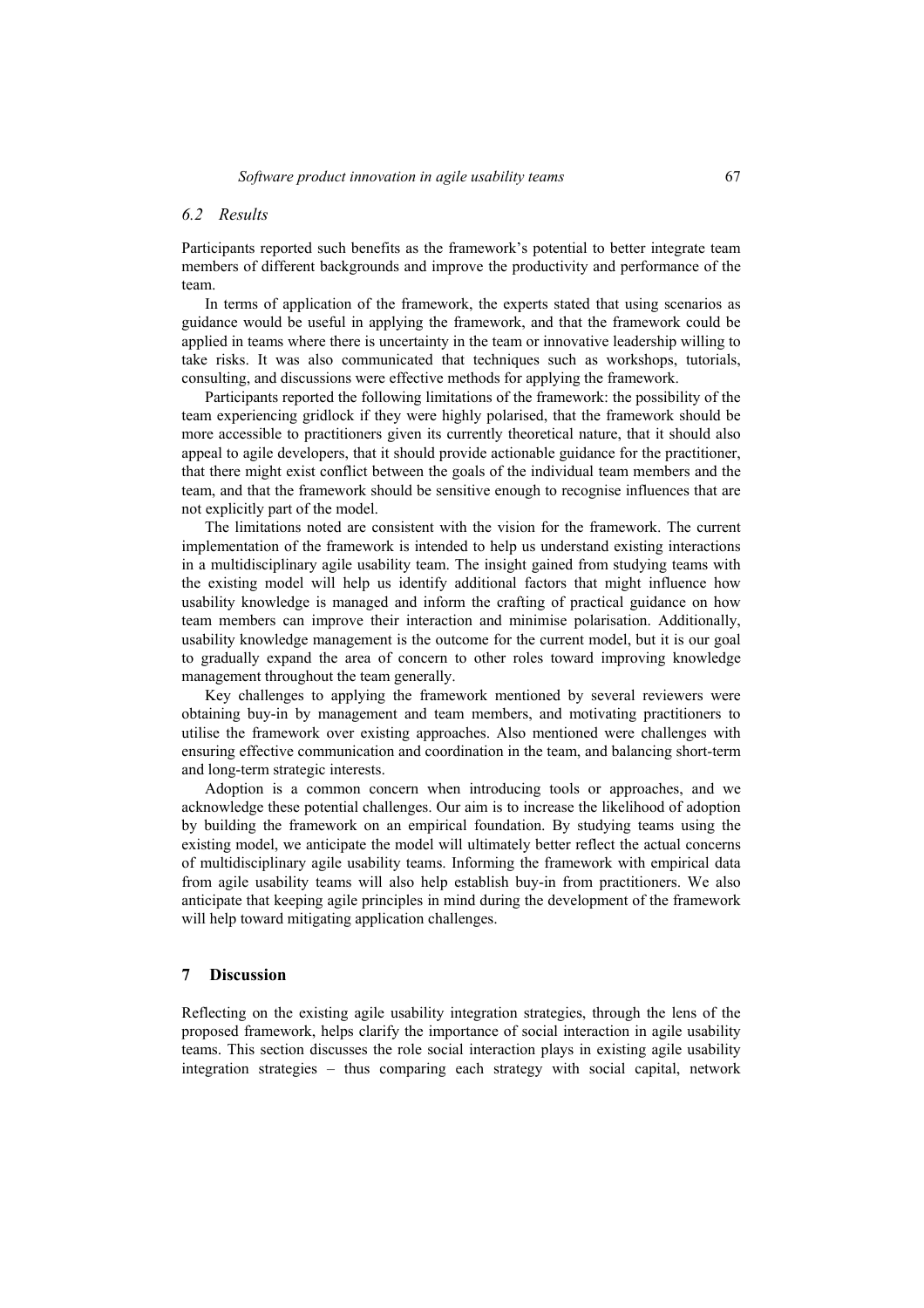governance, and usability knowledge management. The purpose of this critical analysis is to highlight the relevance of social interaction in existing integration strategies.

#### *7.1 Practices integration via framework lens*

Practices integration was defined earlier as the sharing of practices employed by each domain: ASD and usability. The team's social interaction can influence how effective the team is at sharing practices. For example, the team structure, the level of shared meaning and learning within the team, relationships among members across domains, and the level of inclusion when it comes to deciding how the team will function are likely to impact to what extent practices sharing occurs.

Team structure attributes, such as the density of communication links within the team, can impact whether sufficient communication occurs among members across domains. If communication is primarily between a couple of agile software developers and usability, for example, they could miss opportunities to share best practices based on their unique experiences.

Cognitive attributes, such as team learning and shared meaning, can affect how easy it is for members to share best practices. Members of each domain have a language that is unique to their domain, and overlap between domains may or may not exist. In instances where there is not an overlap, communicating a best practice requires translation on both parts to clearly describe, understand, and apply the practice.

Relational attributes (e.g., trust) can influence whether members of a domain trust sharing practices with each other. For instance, if the usability experts believe that sharing practices with agile software developers will be used against them in some way, they may be less inclined to share that knowledge.

Network governance, concerned with the decisions of resource allocation in and coordination of network members, can affect whether shared practices are implemented. In a shared governance form, members have greater control over whether practices are employed within the team, whereas a team lead might make that decision in a lead governance form.

The effects of practices integration on usability knowledge management without consideration of the team's social interaction could yield differing results. Examining practices integration through each framework component shows that sharing does not occur irrespective of the team's style of social interaction.

#### *7.2 Process integration via framework lens*

Process integration – the integration of disparate ASD and usability processes – more strongly considers social interaction than practices integration, but still has its limitations. Its primary limitation is the explicit and routinised approach to social interaction. While this may be ideal for process-driven tasks (e.g., writing code) and still fundamental to teams, a more personable compliment is needed when interaction with others is necessary.

The team's structure can facilitate or undermine the integrated process used by the agile software developers and usability experts. If the process prescribes that the developers and usability experts communicate with each other at regular intervals, but they are isolated from each other in their structure, this could undermine that objective of the integrated process.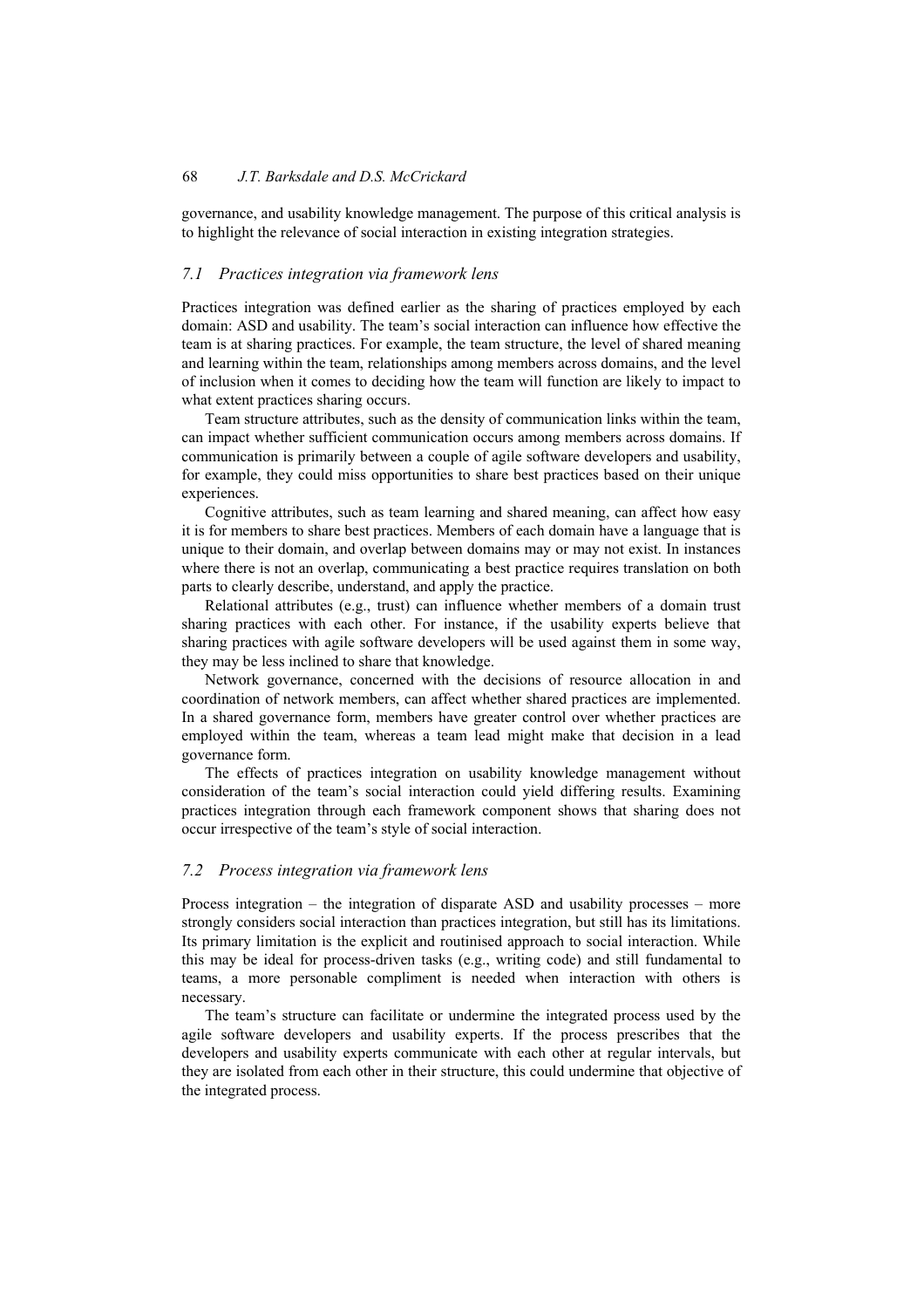Although an integrated process aids in providing a shared language within the team via the process language, it cannot take the place of shared meaning across domains. Team members of both domains may understand and follow the integrated process, but the possibility for misunderstandings about the product remains. In essence, shared process language does not imply shared domain language.

Relational attributes are commonly overlooked in an integrated process. Interaction prescribed by the process is commonly task-focused and less concerned with whether following it builds such things as trust. Also, a low level of trust in the team could adversely impact the effectiveness of the process. For example, members may follow the process but withhold useful information, or they may simply selectively use the process.

A benefit of the integrated process strategy is that it facilitates coordination among members, which complements the network governance forms. What network governance contributes (besides the process) is knowledge of how the social interaction impacts the various structures for making team resource allocation and coordination decisions.

Although it is likely that usability knowledge management is less of a concern with the process integration strategy, awareness of the social interaction can ease its management. Knowing the strengths and weaknesses of the team's social interaction style enables the team to adjust their interaction to get the most out of the process, and thereby minimise barriers to effective management of usability knowledge.

## *7.3 Technology integration via framework lens*

Technology integration leverages the communication between the tools used by each domain. An emphasis on social interaction is important in the context of technology integration because it is easier for members to work through their tools as their primary method of interacting. The limitation is more obvious in this strategy than the practices and process integration strategies. Namely, that limitation is the risk of social interaction being practically non-existent.

Without consideration of the structural dimension in the technology integration strategy, some critical communication may not happen. Instead, members might believe that what is put into the tools is all that matters. For example, the usability expert might update the UI design in the tool, which updates in the developer's tool. However, there are other topics (e.g., design goals) that have to be discussed.

Establishing shared meaning and understanding is challenging when person to person interaction exists. When technology is the primary medium, some of the personal context can be lost if social interaction is not built into the way tools are used.

Building trust and establishing relationships within teams can be challenging. To some degree, technology can facilitate building relationships given the ease with which members can communicate with each other. However, such computer mediated communication can result in a loss of information that can adversely affect the relationship between team members. By focusing on social interaction, teams can be more strategic in what technology they use and how they use it.

Usability knowledge management can benefit from the use of technology when the appropriate technology is used to institutionalise the knowledge. However, the quality of the knowledge entered into and used from knowledge management systems can be affected by the structural, cognitive, relational, and governance nature of the team.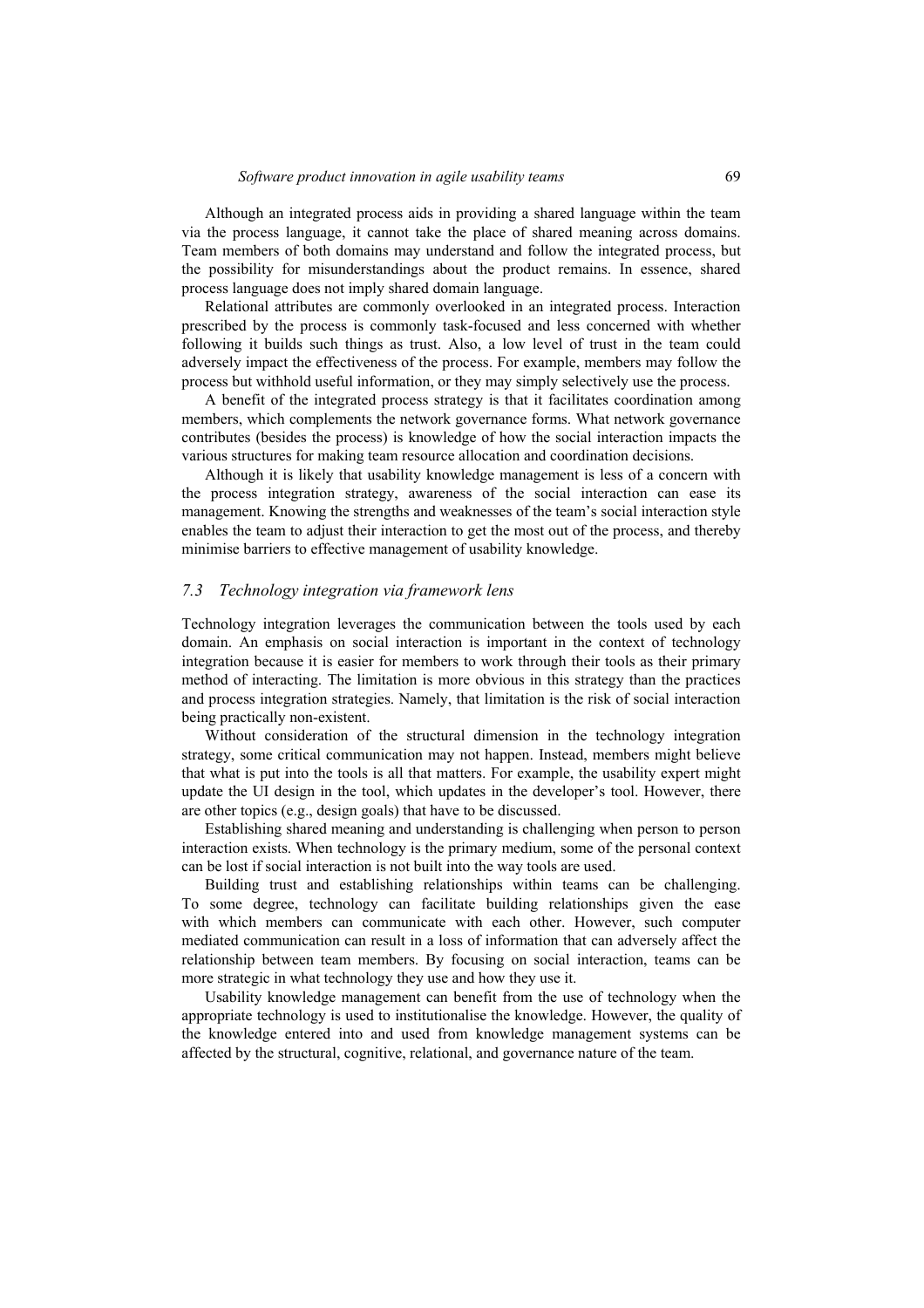## *7.4 People integration via framework lens*

People integration is the addition of team members (or the skillset through training of existing members) to fulfil the requirement for a usability member. The primary limitation with this strategy is that little, if any, attention is given to how the change in the team will influence the social interaction among team members.

The impact of adding a person (or skillset) to the team without considering the team's structure and communication flow could create political tension among the team. For example, the team might have a very different dynamic if the usability expert is responsible to a developer versus the manager over developers. The former might result in a greater emphasis on developer activity than usability activities.

When finding shared meaning and understanding, it is easy to dismiss the need to emphasise establishing common ground in the people integration strategy. For example, a usability expert might be added to the team, resulting in an assumption that the addition is all that is necessary. To the contrary, effort should also go into ensuring the team and usability expert are willing to learning from each other for meaningful output to occur.

On the relational dimension, if the usability expert does not make a conscious effort to gain the trust of the other members of the team or learn the norms, it can make their collaboration more difficult. Conversely, developers must gain the trust of the usability expert as a means to ensuring that usability knowledge is incorporated into the product.

It is possible that usability knowledge management could be more difficult at the team level if the social interaction between the usability expert and the rest of the team is not sufficient. For example, usability knowledge creation might be difficult without the necessary access to the users.

## **8 Implications and recommendations**

#### *8.1 Practical implications and recommendations*

The field of software development has been perceived as being comprised of those who prefer working at a computer to socialising with others. For practitioners, the proposed relationship between social interaction and usability knowledge management could mean that team social dynamics have a greater impact on the software product than realised, which could mean a need for a more social culture among development teams.

As agile usability software teams are formed, the proposed relationships suggest that social interaction should be factored into team-related decisions. For example, it might prove useful for teams to more strategically consider the structural, cognitive, relational characteristics of their team, as well as the governance form used in their team. This might especially prove advantageous in teams where usability experts and software developers are not on separate teams and are disproportionate in size. For example, if there are only one or two usability experts on a larger agile development team, the team interaction framework can help balance the influence via the governance form used, or by identifying and strengthening a particular dimension of social capital (e.g., the cognitive dimension toward greater shared meaning) among the team members.

As usability continues to gain traction in ASD teams, interaction among team members will become ever more important. This will especially hold in cases such as mobile development, where UI development can play a key role in whether users keep or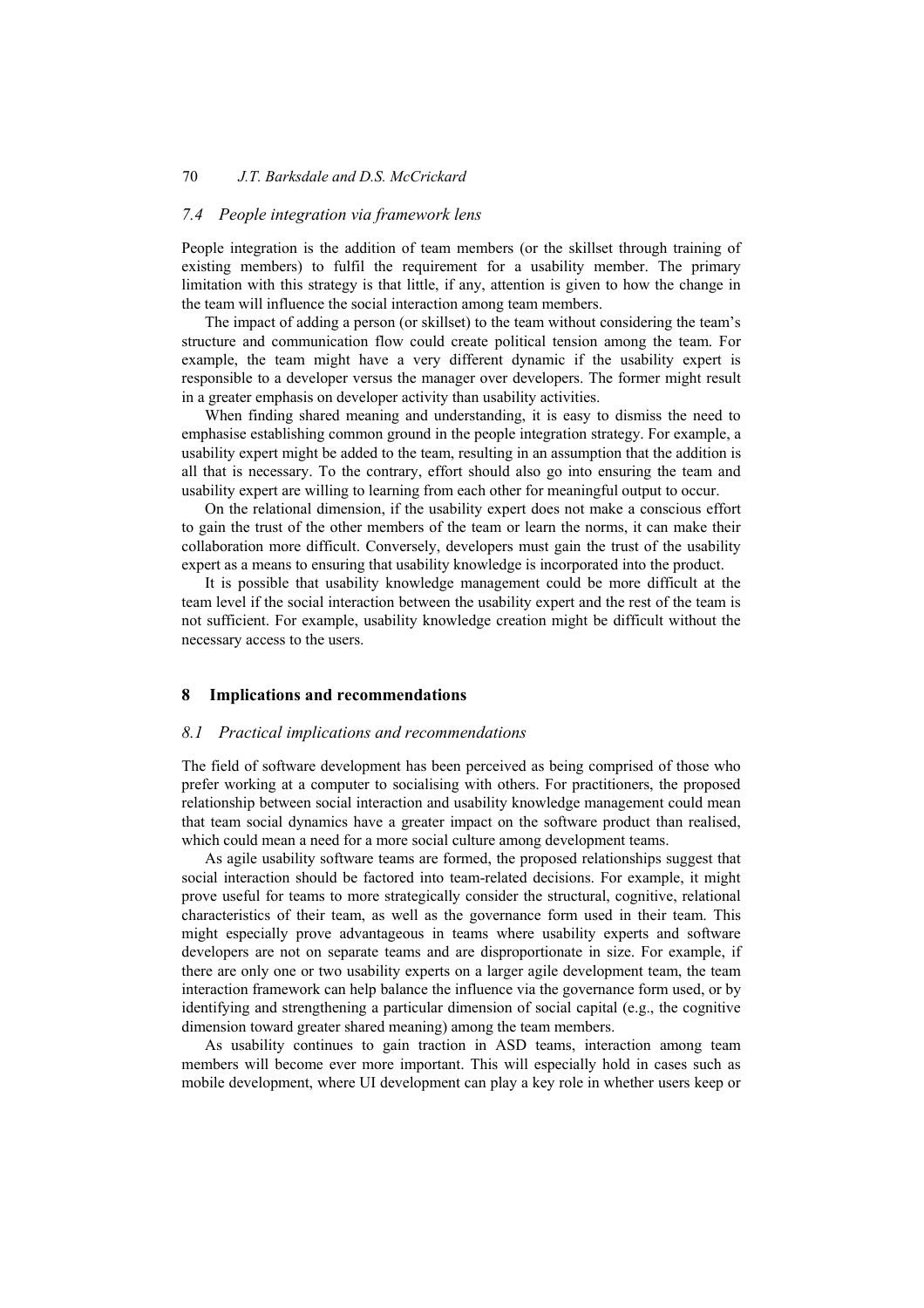discard mobile applications. This team interaction framework is well suited to help teams mature their interactions and adjust to the platform for which they're developing.

Another practical implication is that teams may experience difficulty with encouraging some team members to move out of their existing comfort zone. Team leads and other team level managers can possibly mitigate such concerns by minimising the tension that can develop between what is communicated and what is rewarded. By bringing communication and rewards into alignment for team members, they may be more likely to accept and respond to the need for more social interaction. For example, communication can occur by consistently encouraging developers and usability experts to work directly with one another instead of making assumptions about insight that falls in each other's areas of expertise (e.g., assuming what the user might prefer or technical limitations). In this example, one possible reward is to publicly acknowledge, during team meetings, the benefits that resulted from the interaction between the usability expert and the developer.

# *8.2 Research implications and recommendations*

As shown from the review of related literature, additional study of the social interaction in agile usability software teams is needed. Agile usability research serves as an opportunity for research and practice to contribute to one another toward the production of grounded and empirical knowledge. This knowledge then has greater relevance to practice and is likely to be more consumable by practitioners. Conversely, practice can better inform research as practitioners are likely to provide more relevant feedback from their involvement in the research.

As research on agile usability continues, there will be a need for identifying lines of inquiry that provide understanding about whether, and in what cases, social interaction is most critical in agile usability software teams. This also includes determining which kinds and what levels of social interaction are most beneficial to product usability and innovation at varying phases of the project. For example, is social interaction more important in the beginning, middle, or end of an iteration or a release? Is less social interaction less beneficial if all team members have the understanding needed to complete a task? Is the cognitive dimension more important during the beginning of an iteration and the relational dimension more important at the end of an iteration? Consideration of these and many other related questions can help agile usability teams better understand the role social dynamics play in their team and can better arm them with the understanding required to make adjustments.

## *8.3 Policy implications and recommendations*

In line with encouraging a change in team interaction at the team level, management may need to modify how they measure performance to ensure that they are encouraging effective social interaction in and across teams from the corporate level. Corporate changes could include modifying their core values or how they are communicated, building recognition of cross-team interaction into their corporate incentive program, or consistently communicate and reinforce its importance when during interaction with the team members and during organisational meetings.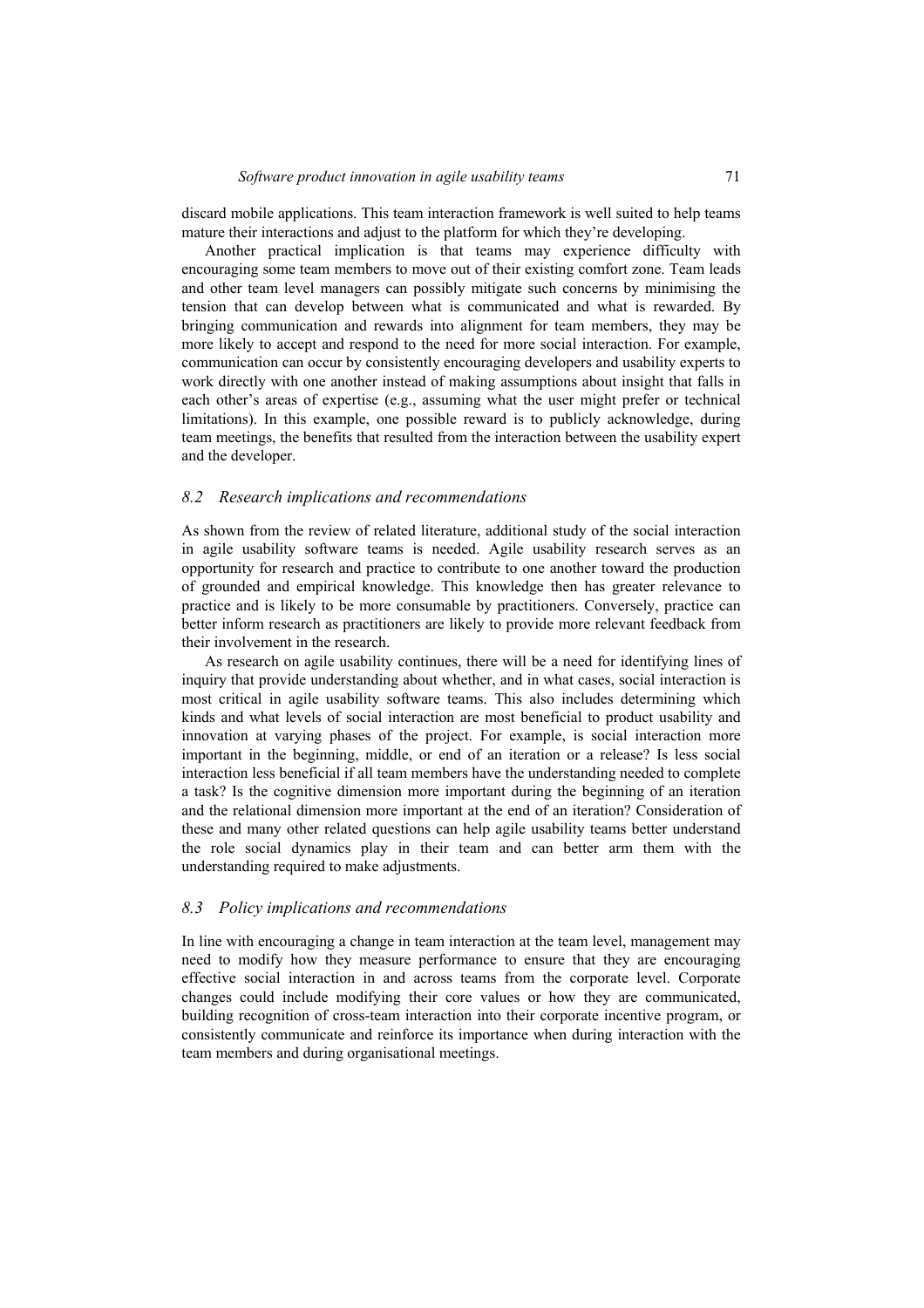Understanding the impact of social interaction on organisational policies is possible via a strategic partnership between researchers and practitioners. Access to organisations is imperative when conducting research that benefits the practice of developing software products. Currently, it can be challenging to gain access to experts and the proprietary data of organisations.

To empirically understand and improve the social interaction of agile usability software teams and its effects through organisational policies, a precursor of policies that guide the collaboration between researchers and practitioners is needed. Such policies might formalise, for example, the extent to which employees can participate in studies, how participant anonymity and data confidentiality will be maintained, and the benefits of the study to the organisation and the community generally.

# **9 Conclusions**

This research endeavoured to contribute a history of the development of agile usability integration, propose a framework for evaluating the social interaction and usability knowledge management in agile usability software teams, and to discuss the implications of and recommendations for improving the social interaction and management of usability knowledge in agile usability software teams.

We identified five categories of agile usability integration – practice, process, technology, people, and social – that have been researched or used. We focused on the social integration approach and critiqued the role of social interaction in the other four integration approaches. More specifically, we discussed the potential impact of not duly considering the role of social interaction – in agile usability and in other integration strategies – on team dynamics and product usability and innovation. Finally, we discussed the implications and recommendations for practice, research, and policy relative to the framework.

## **Acknowledgements**

The authors thank the expert reviewers for their time in providing feedback about the framework. The authors also thank the journal reviewers and editor for their thoughtful comments.

#### **References**

- Adikari, S., McDonald, C. and Campbell, J. (2009) 'Little design up-front: a design science approach to integrating usability into agile requirements engineering', *Human-Computer Interaction. New Trends*, Vol. 5610, pp.549–558, Springer.
- Adler, P. and Kwon, S. (2002) 'Social capital: prospects for a new concept', *Academy of Management Review*, Vol. 27, No. 1, pp.17–40, JSTOR.
- Ambler, S.W. (2008) 'Tailoring usability into agile software development projects', *Maturing Usability*, pp.75–95, Springer, London.
- Anwar, M.F. (2006) 'Engineering the requirements in user-centered design and agile development methodologies', *CUSEC 2006*, Citeseer, p.56.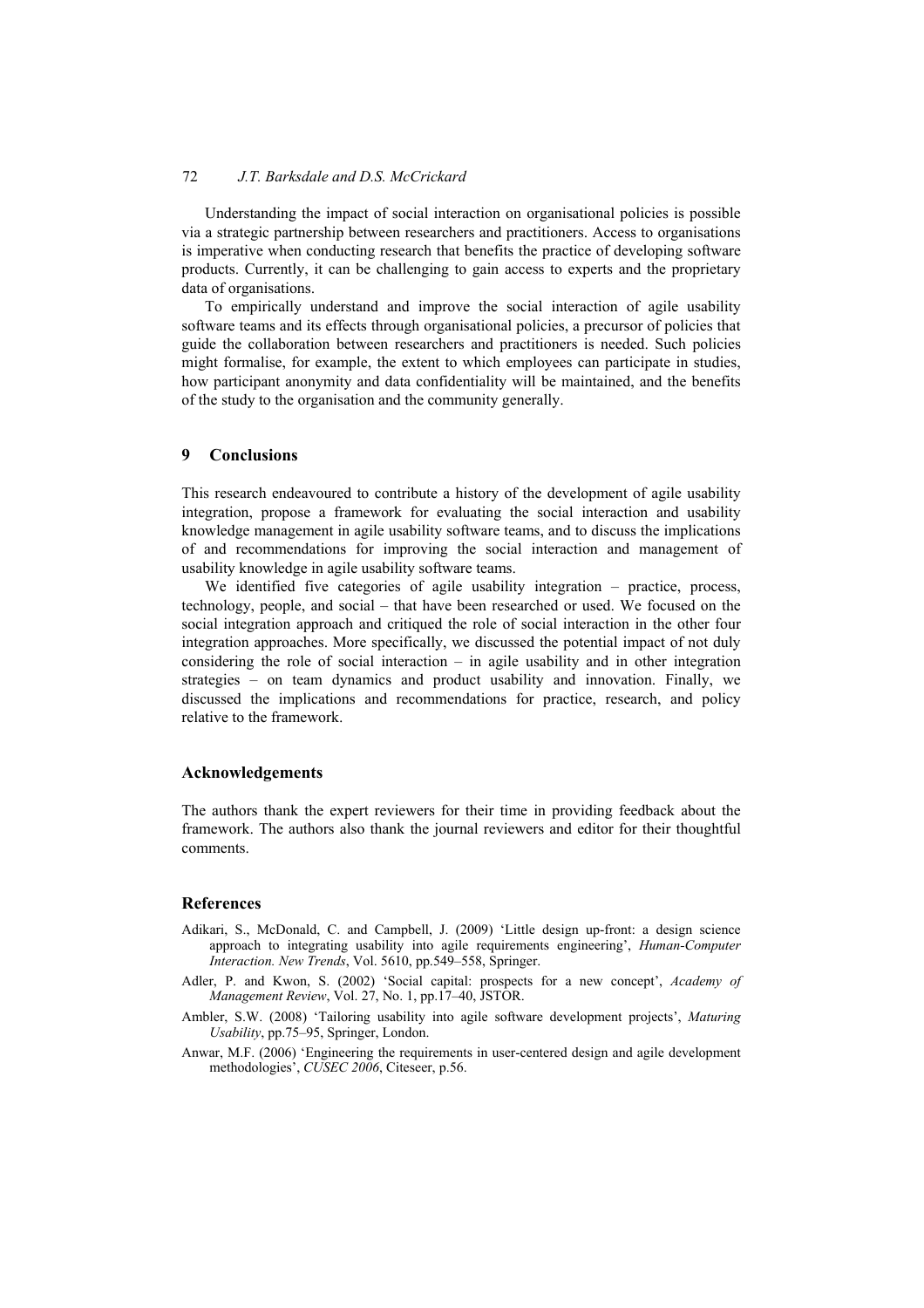- Barksdale, J.T. and McCrickard, D.S. (2010) 'Concept mapping in agile usability: a case study', *Proceedings of the 28th of the International Conference Extended Abstracts on Human Factors in Computing Systems*, ACM, pp.4691–4694.
- Barksdale, J.T., Ragan, E.D. and McCrickard, D.S. (2009) 'Easing team politics in agile usability: a concept mapping approach', *Agile Conference, 2009, AGILE'09*, IEEE, pp.19–25.
- Beck, K. and Andres, C. (2004) *Extreme Programming Explained: Embrace Change*, 2nd ed., Addison-Wesley Professional, USA.
- Benigni, G., Gervasi, O., Passeri, F. and Kim, T.H. (2010) 'USABAGILE\ Web: a web agile usability approach for web site design', *Computational Science and Its Applications – ICCSA 2010*, Springer, pp.422–431.
- Blomkvist, S. (2005) 'Towards a model for bridging agile development and user-centered design', *Human-Centered Software Engineering – Integrating Usability in the Software Development Lifecycle*, Springer, pp.219–244.
- Booch, G., Rumbaugh, J. and Jacobson, I. (2005) *Unified Modeling Language User Guide*, The (Addison-Wesley Object Technology Series), Addison-Wesley Professional, USA.
- Bourdieu, P. (2008) 'The forms of capital', in N.W. Biggart (Ed.): *Readings in Economic Sociology*, Blackwell Publishers Ltd., Oxford.
- Brown, J., Lindgaard, G. and Biddle, R. (2008) 'Stories, sketches, and lists: developers and interaction designers interacting through artefacts', *Agile 2008 Conference*, IEEE, pp.39–50.
- Budwig, M., Jeong, S. and Kelkar, K. (2009) 'When user experience met agile: a case study', *Proceedings of the 27th International Conference Extended Abstracts on Human Factors in Computing Systems*, pp.3075–3084, ACM.
- Burt, R.S. (1995) *Structural Holes: The Social Structure of Competition*, First Harvard Univ. Press, USA.
- Bygstad, B., Ghinea, G. and Brevik, E. (2008) 'Software development methods and usability: perspectives from a survey in the software industry in Norway', *Interacting with Computers*, Vol. 20, No. 3, pp.375–385, Elsevier.
- Carvalho, C.R.M.de. (2010) 'MEX experience boards: a set of agile tools for user experience design', *Proceedings of the IX Symposium on Human Factors in Computing Systems*, pp.213–216, Brazilian Computer Society, Belo Horizonte, Minas Gerais, Brazil.
- Chamberlain, S., Sharp, H. and Maiden, N. (2006) 'Towards a framework for integrating agile development and user-centred design', *Extreme Programming and Agile Processes in Software Engineering*, Vol. 4044, pp.143–153, Springer.
- Clarke, J., Connors, J. and Bruno, E.J. (2009) *JavaFX: Developing Rich Internet Applications*, Prentice Hall PTR, USA.
- Constantine, L. (2002) 'Process agility and software usability: toward lightweight usage-centered design', *Information Age*, Vol. 8, No. 8, pp.1–10.
- Constantine, L.L. and Lockwood, L.A.D. (2002) 'Usage-centered engineering for web applications', *IEEE Software*, Vol. 19, No. 2, pp.42–50, IEEE Computer Society.
- Constantine, L.L. and Lockwood, L.A.D. (2003) 'Usage-centered software engineering: an agile approach to integrating users, user interfaces, and usability into software engineering practice', *Proceedings of the 25th International Conference on Software Engineering*, IEEE Computer Society, pp.746–747.
- Cross, R., Borgatti, S. and Parker, A. (2002) 'Making invisible work visible: using social network analysis to support strategic collaboration', *California Management Review*, Vol. 44, No. 2, pp.25–47, University of California.
- Detweiler, M. (2007) 'Managing UCD within agile projects', *Interactions*, Vol. 14, No. 3, pp.40–42, ACM.
- Duchting, M., Zimmermann, D. and Nebe, K. (2007) 'Incorporating user centered requirement engineering into agile software development', *Proc. HCII*, pp.58–67, Springer, Berlin, Heidelberg.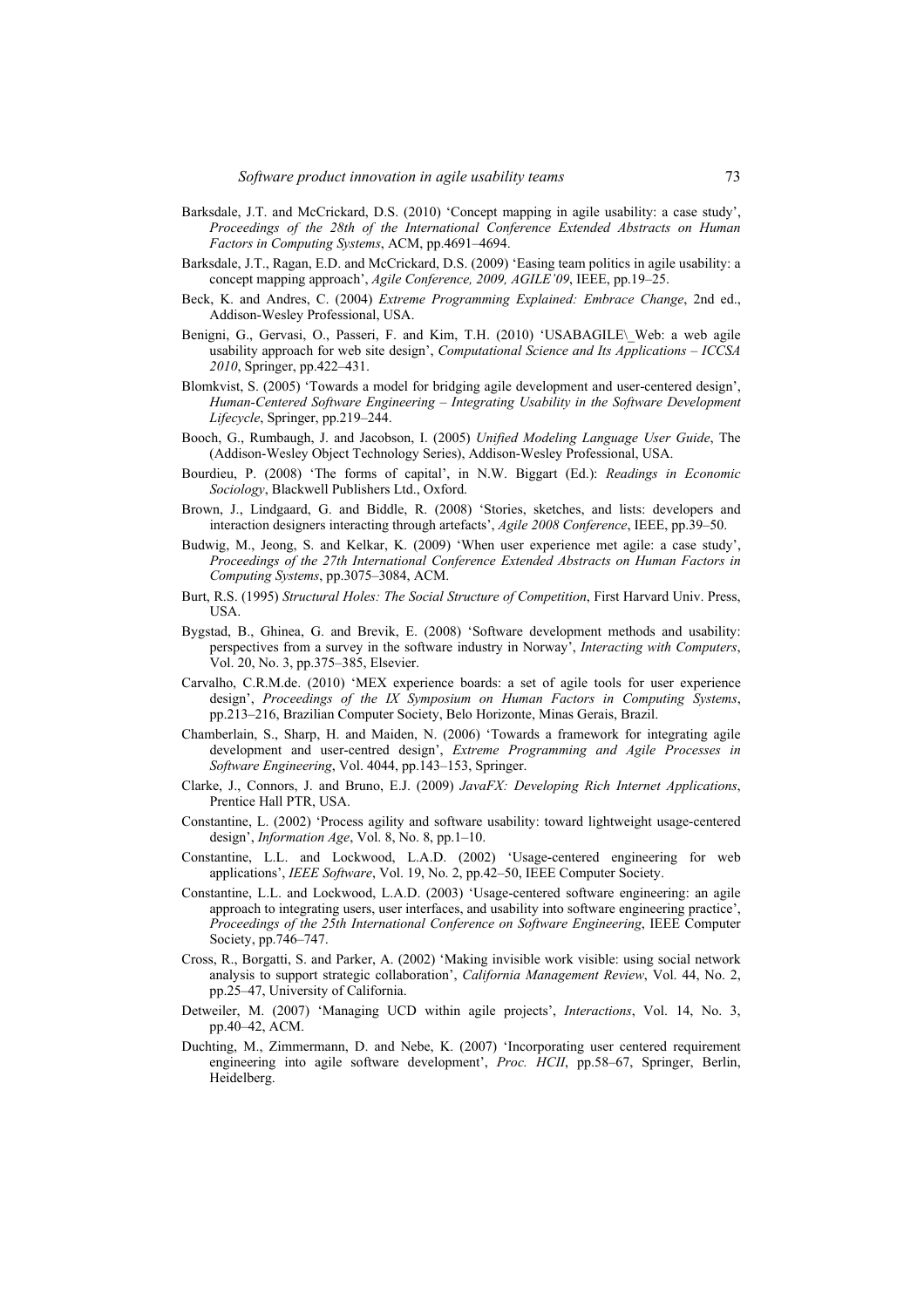- Evnin, J. and Pries, M. (2008) 'Are you sure? Really? A contextual approach to agile user research', *Agile 2008 Conference*, IEEE, pp.537–542.
- Federoff, M., Villamor, C., Miller, L., Patton, J., Rosenstein, A., Baxter, K. and Kelkar, K. (2008) 'Extreme usability: adapting research approaches for agile development', *Proc. CHI Extended Abstracts*, pp.2269–2272, ACM.
- Ferre, X., Juristo, N. and Moreno, A. (2005a) 'Framework for integrating usability practices into the software process', *Product Focused Software Process Improvement*, Vol. 3547, pp.202–215, Springer.
- Ferre, X., Juristo, N. and Moreno, A. (2005b) 'Which, when and how usability techniques and activities should be integrated', *Human-Centered Software Engineering – Integrating Usability in the Software Development Lifecycle*, pp.173–200, Springer, Netherlands.
- Ferreira, J., Noble, J. and Biddle, R. (2007a) 'Up-front interaction design in agile development', *Agile Processes in Software Engineering and Extreme Programming*, Vol. 4536, pp.9–16, Springer.
- Ferreira, J., Noble, J. and Biddle, R. (2007b) 'Agile development iterations and UI design', *AGILE 2007*, IEEE, pp.50–58.
- Ferreira, J., Sharp, H. and Robinson, H. (2010) 'Values and assumptions shaping agile development and user experience design in practice', *Agile Processes in Software Engineering and Extreme Programming*, Springer, pp.178–183.
- Fowler, M. and Highsmith, J. (2001) 'The agile manifesto', *Software Development*, Vol. 9, No. 8, pp.28–35, Miller Freeman, Inc., 1993, San Francisco, CA.
- Fox, D., Sillito, J. and Maurer, F. (2008) 'Agile methods and user-centered design: how these two methodologies are being successfully integrated in industry', *Agile, 2008, AGILE'08*, IEEE, pp.63–72.
- Fukuyama, F. (1997) 'Social capital and the modern capitalist economy: creating a high trust workplace', *Stern Business Magazine*, Vol. 4, No. 1, pp.1–16.
- Ghosh, G. (2004) 'Agile, multidisciplinary teamwork', *Methods & Tools*, available at http://www.methodsandtools.com/archive/archive.php?id=17 (accessed on 25 July 2011).
- Göransson, B., Gulliksen, J. and Boivie, I. (2003) 'The usability design process integrating usercentered systems design in the software development process', *Software Process: Improvement and Practice*, Vol. 8, No. 2, pp.111–131.
- Haikara, J. (2007) 'Usability in agile software development: extending the interaction design process with personas approach', *Agile Processes in Software Engineering and Extreme Programming*, Vol. 4536, pp.153–156, Springer.
- Hanifan, L.J. (1916) 'The rural school community center', *Annals of the American Academy of Political and Social Science*, Vol. 67, No. 1, pp.130–138, JSTOR.
- Hansson, C. (2002) *User Driven Software Development in a Small Company*, Blekinge Institute of **Technology**
- Highsmith, J. and Cockburn, A. (2001) 'Agile software development: the business of innovation', *Computer*, Vol. 34, No. 9, pp.120–127, IEEE.
- Hudson, W. (2005) 'A tale of two tutorials: a cognitive approach to interactive system design and interaction design meets agility', *Interactions*, Vol. 12, No. 1, pp.49–51, ACM.
- Hussain, Z. and Slany, W. (2009a) 'Current state of agile user-centered design: a survey', *HCI and Usability for e-Inclusion*, Vol. 5889, pp.416–427.
- Hussain, Z and Slany, W. (2009b) 'Investigating agile user-centered design in practice: a grounded theory perspective', *HCI and Usability for e-Inclusion*, Vol. 5889, pp.279–289, Springer.
- Hussain, Z., Lechner, M. and Milchrahm, H. (2008) 'Agile user-centered design applied to a mobile multimedia streaming application', *HCI and Usability for Education and Work*, Vol. 5298, pp.313–330.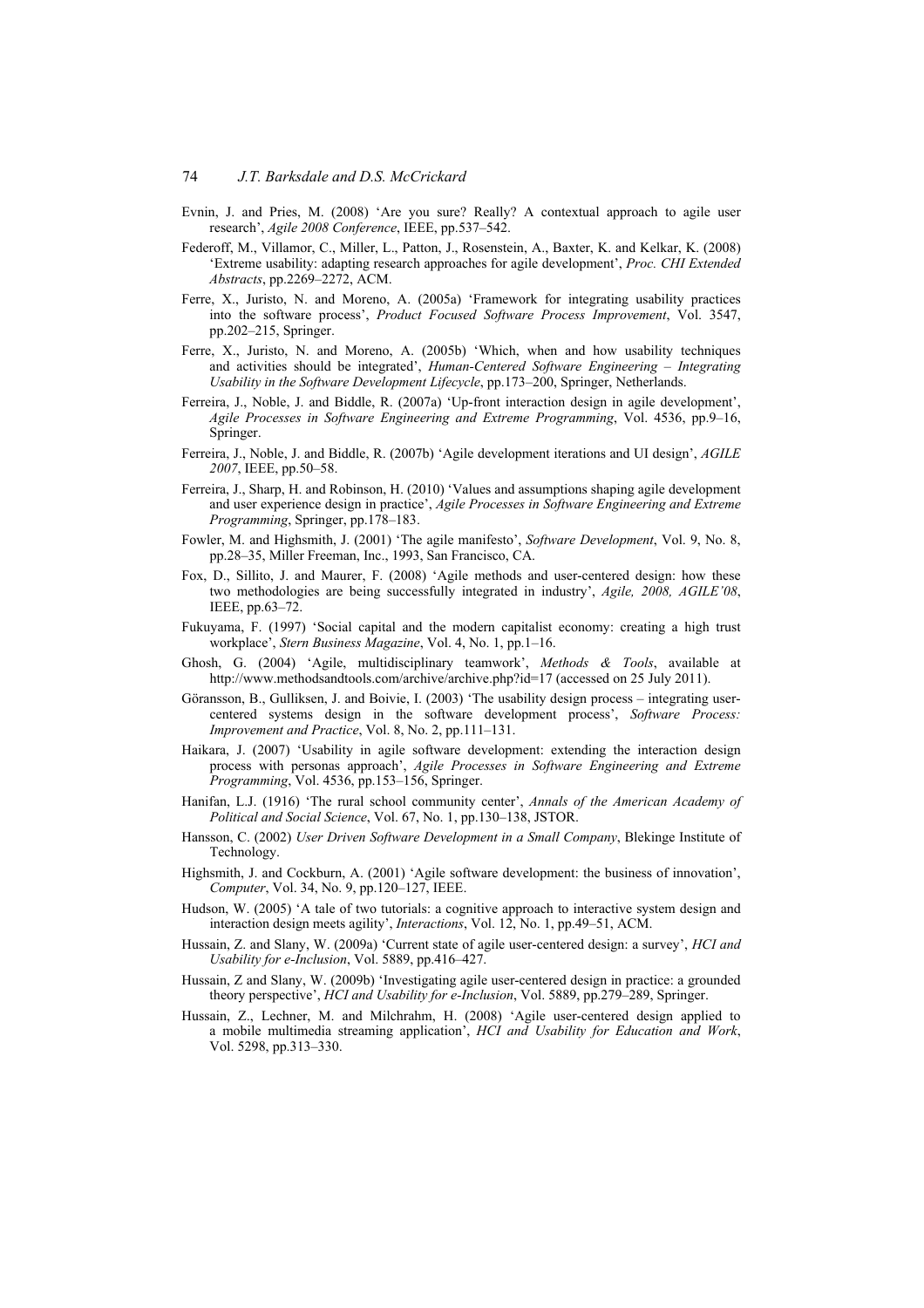- Hussain, Z., Milchrahm, H., Shahzad, S. and Slany, W. (2009) 'Integration of extreme programming and user-centered design: lessons learned', *Extreme Programming*, Vol. 31, No. 3, pp.174–179.
- Jones, C. and Hesterly, W. (1997) 'A general theory of network governance: exchange conditions and social mechanisms', *Academy of Management Review*, Vol. 22, No. 4, pp.911–945.
- Kruchten, P. (1995) 'The 4+1 View Model of Architecture', *Software*, Vol. 12, No. 6, pp.42–50, IEEE.
- Larman, C. (2002) *Applying UML and Patterns : An Introduction to Object-Oriented Analysis and Design and the Unified Process*, 2nd ed., Prentice Hall PTR, Upper Saddle River, NJ.
- Law, E., Roto, V., Vermeeren, A.P.O.S., Kort, J. and Hassenzahl, M. (2008) 'Towards a shared definition of user experience', *Proc. CHI Extended Abstracts*, pp.2395–2398, ACM, Florence, Italy.
- Lee, J. and McCrickard, D. (2007) 'Towards extreme(ly) usable software: exploring tensions between usability and agile software development', *Agile 2007*, pp.59–71, IEEE Computer Society, Washington, DC.
- Lee, J.C. (2006) 'Embracing agile development of usable software systems', *Proc. CHI Extended Abstracts*, pp.1767–1770, ACM.
- Lee, J.C. (2010) 'Integrating scenario-based usability engineering and agile software development', PhD dissertation, Virginia Tech, Blacksburg, VA.
- Lee, J.C., McCrickard, D.S. and Stevens, K.T. (2009) 'Examining the foundations of agile usability with eXtreme scenario-based design', *2009 Agile Conference*, IEEE, pp.3–10.
- Lee, J.C., Wahid, S., McCrickard, D.S., Chewar, C. and Congleton, B. (2007) 'Understanding usability: investigating an integrated design environment and management system', *Interactive Technology and Smart Education*, Vol. 4, No. 3, pp.161–175, Emerald Group Publishing **Limited**
- Lievesley, M.A. and Yee, J.S.R. (2006) 'The role of the interaction designer in an agile software development process', *Proc. CHI Extended Abstracts*, pp.1025–1030, ACM.
- Löwgren, J. and Stolterman, E. (2004) *Thoughtful Interaction Design: A Design Perspective on Information Technology*, The MIT Press, USA.
- MacVittie, L.A. (2006) *XAML in a Nutshell*, O'Reilly Media, Inc., Sebastopol, CA.
- Mayhew, D. (1999) *The Usability Engineering Lifecycle: A Practitioner's Handbook for User Interface Design*, Morgan Kaufmann, San Francisco, CA.
- McAdam, R. and McCreedy, S. (1999) 'A critical review of knowledge management models', *The Learning Organization*, Vol. 6, No. 3, pp.91–101.
- McClelland, I. (2005) ''User experience' design a new form of design practice takes shape', *Proc. CHI Extended Abstracts*, pp.1096–1097, ACM, Portland, OR, USA.
- McDonald, A. and Welland, R. (2003) 'Agile web engineering (AWE) process: multidisciplinary stakeholders and team communication', *Web Engineering*, Springer, pp.253–312.
- McInerney, P. and Maurer, F. (2005) 'UCD in agile projects: dream team or odd couple?', *Interactions*, Vol. 12, No. 6, pp.19–23, ACM.
- Memmel, T., Bock, C. and Reiterer, H. (2008) 'Model-driven prototyping for corporate software specification', *Engineering Interactive Systems*, Springer, pp.158–174.
- Memmel, T., Gundelsweiler, F. and Reiterer, H. (2007a) 'Agile human-centered software engineering', *Proceedings of the 21st British HCI Group Annual Conference on People and Computers: HCI... But Not as We Know It*, British Computer Society, Vol. 1, pp.167–175.
- Memmel, T., Gundelsweiler, F. and Reiterer, H. (2007b) 'CRUISER: a cross-discipline user interface and software engineering lifecycle', *Human-Computer Interaction: Interaction Design and Usability*, Springer, pp.174–183.
- Memmel, T., Gundelsweiler, F. and Reiterer, H. (2007c) 'Prototyping corporate user interfaces: towards a visual specification of interactive systems', *Proceedings of the Second IASTED International Conference on Human Computer Interaction*, ACTA Press, pp.177–182.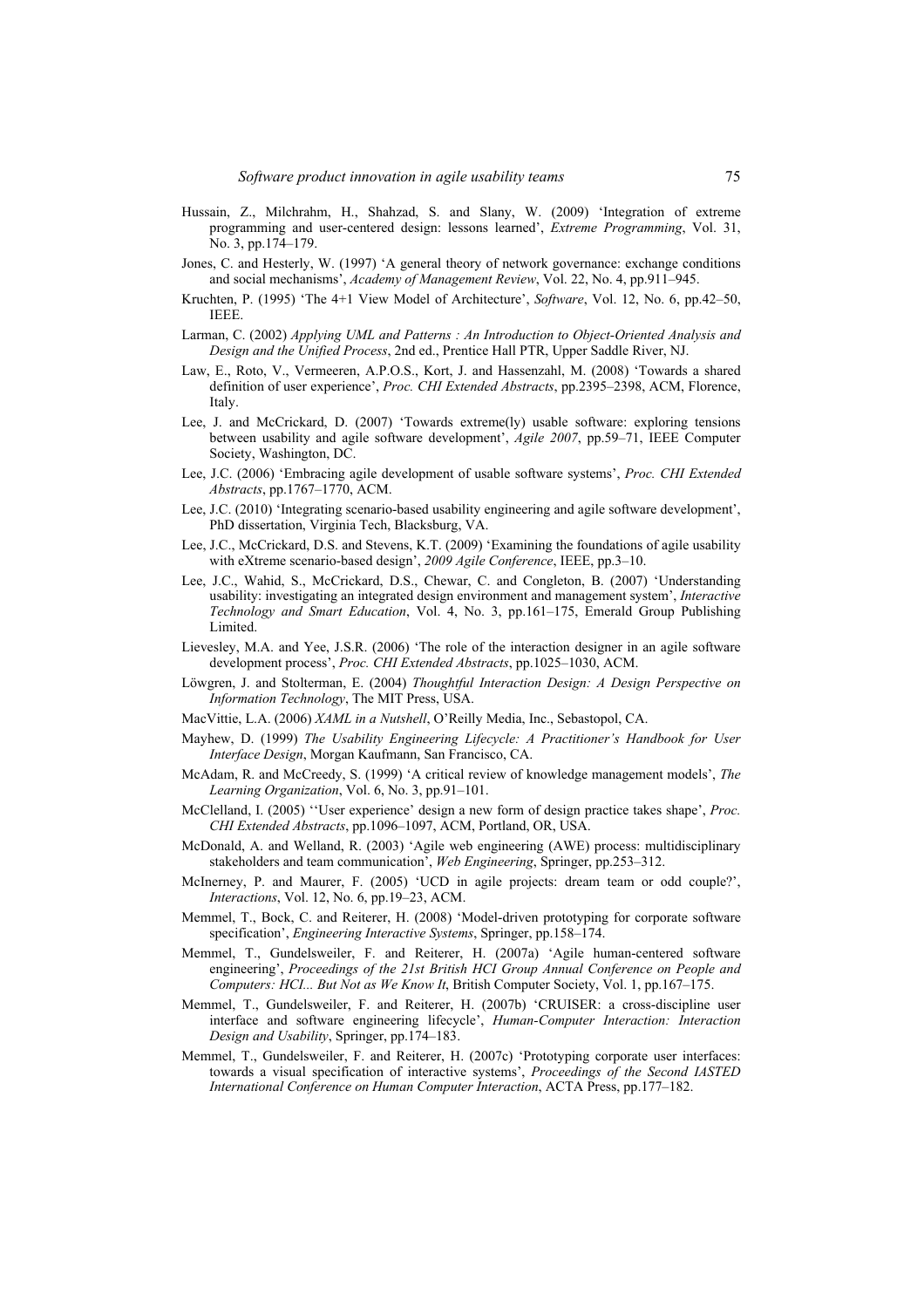- Memmel, T., Reiterer, H. and Holzinger, A. (2007d) 'Agile methods and visual specification in software development: a chance to ensure universal access', *Universal Access in Human Computer Interaction: Coping with Diversity*, Vol. 4554, pp.453–462, Springer.
- Meszaros, G. and Aston, J. (2006) 'Adding usability testing to an agile project', *Agile Conference*, IEEE, p.6.
- Miller, L. (2006) 'Case study of customer input for a successful product', *Agile Conference, 2005, Proceedings*, IEEE, pp.225–234.
- Miller, L. and Sy, D. (2009) 'Agile user experience SIG', *Proceedings of the 27th international Conference Extended Abstracts on Human Factors in Computing Systems*, ACM, pp.2751–2754.
- Nahapiet, J. and Ghoshal, S. (1998) 'Social capital, intellectual capital, and the organizational advantage', *Academy of Management Review*, Vol. 23, No. 2, pp.242–266, JSTOR.
- Nielsen, J. (1993a) 'Iterative user-interface design', *Computer*, Vol. 26, No. 11, pp.32–41, IEEE.
- Nielsen, J. (1993b) *Usability Engineering*, Morgan Kaufmann, San Francisco, CA.
- Nunes, N.J. (2009) 'What drives software development: bridging the gap between software and usability engineering', *Human-Centered Software Engineering*, Springer, pp.9–25.
- Obendorf, H. and Finck, M. (2008) 'Scenario-based usability engineering techniques in agile development processes', *Proc. CHI Extended Abstracts*, pp.2159–2166, ACM.
- Paelke, V. and Nebe, K. (2008) 'Integrating agile methods for mixed reality design space exploration', *Proceedings of the 7th ACM Conference on Designing Interactive Systems*, ACM, pp.240–249.
- Paelke, V. and Sester, M. (2010) 'Augmented paper maps: exploring the design space of a mixed reality system', *ISPRS Journal of Photogrammetry and Remote Sensing*, Vol. 65, No. 3, pp.256–265, Elsevier.
- Parsons, D., Lal, R., Ryu, H. and Lange, M. (2007) 'Software development methodologies, agile development and usability engineering', *ACIS 2007 Proceedings*, Citeseer, p.21.
- Patton, J. (2002a) 'Hitting the target: adding interaction design to agile software development', *OOPSLA 2002 Practitioners Reports*, ACM, pp.1–7.
- Patton, J. (2002b) 'Designing requirements: incorporating usage-centered design into an agile SW development process', *Extreme Programming and Agile Methods – XP/Agile Universe 2002*, pp.95–102, Springer.
- Patton, J. (2007) 'Understanding user centricity', *IEEE Software*, November, pp.9–11.
- Provan, K.G. and Kenis, P. (2008) 'Modes of network governance: structure, management, and effectiveness', *Journal of Public Administration Research and Theory*, Vol. 18, No. 2, pp.229–252.
- Putnam, R. (2000) *Bowling Alone: The Collapse and Revival of American Community*, Simon & Schuster, New York, NY.
- Pyla, P. (2007) 'Connecting the usability and software engineering life cycles through a communication-fostering software development framework and cross-pollinated computer science courses', PhD dissertation, Virginia Tech, Blacksburg, VA.
- Rosson, M. and Carroll, J. (2002) *Usability Engineering: Scenario-Based Development of Human-Computer Interaction*, Morgan Kaufmann, San Francisco, CA.
- Schiff, M. (1992) 'Social capital, labor mobility, and welfare', *Rationality and Society*, Vol. 4, No. 2, p.157, Sage Publications.
- Schwaber, K. (2004) *Agile Project Management with Scrum (Microsoft Professional)*, 1st ed., Microsoft Press, Redmond, WA.
- Sharp, H., Biddle, R., Gray, P., Miller, L. and Patton, J. (2006) 'Agile development: opportunity or fad?', *Proc. CHI Extended Abstracts*, pp.32–35, ACM.
- Shneiderman, B. (2009) *Designing the User Interface: Strategies for Effective Human-computer Interaction*, 5th ed., Harlow: Pearson Education, Upper Saddle River, NJ.